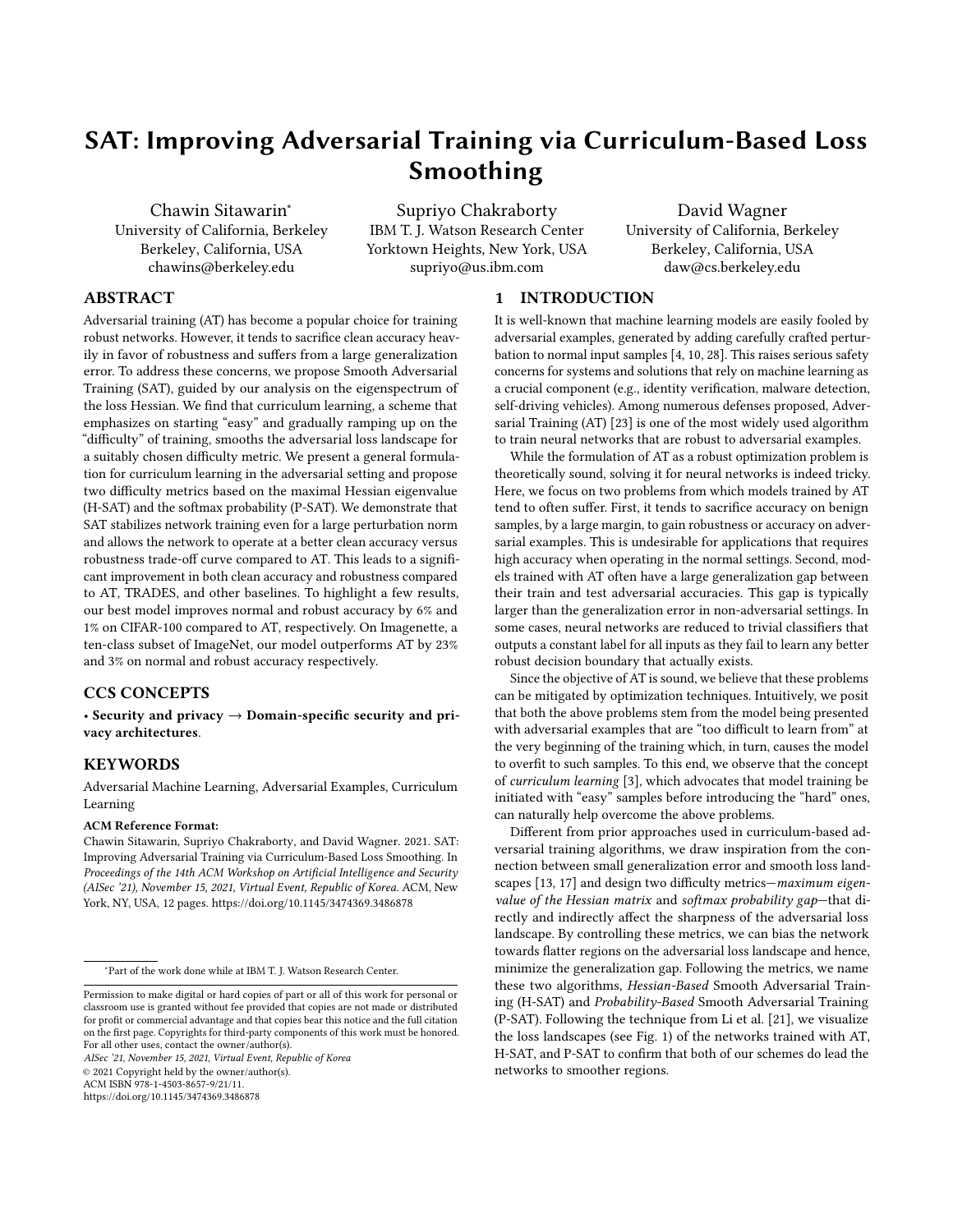(a) Adversarial Training (AT) (b) H-SAT (ours) (c) P-SAT (ours)

Figure 1: Loss landscapes of three PreAct-ResNet-20 models adversarially trained on CIFAR-10 using perturbation  $n = 8$ •255. The x-axis and y-axis represent two orthogonal random directions in the network parameter space. The z-axis represents the adversarial loss computed with the same normalization proposed by Li et al. [21]. Applying our algorithms, (b) H-SAT and (c) P-SAT, results in a much smoother loss landscape than (a) AT.

We make the following contributions. First, we unify the prior works on curriculum-based adversarial training under a single formulation. Second, we derive techniques to quickly approximate the two di culty metrics used in H-SAT and P-SATso that they can be combined with adversarial training e ciently. Finally, we systematically compare our proposed method against the baselines using multiple datasets (MNIST, CIFAR-10, CIFAR-100, Imagenette) and network architectures. Both our proposed schemes outper- computation time  $26,33$  and robustness gain [1, 34]. Others have form state-of-the-art defenses including TRADES [ and other curriculum-inspired algorithms  $$, 7, 30$  in term of robustness while maintaining competitive clean accuracy in most settings. Our which individually compount color accuracy in most countget out.<br>Best model improves normal and robust accuracy by 6% and 1% conservate training (OAT40). This acute as a service that a service that on CIFAR-100 compared to AT, respectively. On Imagenette with  $n = 10-255$  our model outperforms AT by 23% and 3% on normal and robust accuracy respectively.

# 2 BACKGROUND AND RELATED WORK

Adversarial examples dversarial examples are a type of evasion attack against machine learning models generated by adding small perturbations to clean samples,[10, 28]. The desired perturbation, constrained to be within some?-norm ball, is typically formulated as a solution to the following optimization problem:

$$
G^{03E} = G, X \quad \text{where} \quad X = \underset{X: kXk_2 \text{ } n}{\text{argmax}} \quad {}^{1}G, X \backslash {}^{0} \tag{1}
$$

where  $\binom{1}{1}$   $\circ$  :  $R^3$  ! R is the loss function of the target neural network, parameterized by, with respect to its input. The perturbation is bounded in an -norm ball of radiusn and treated as a proxy for imperceptibility of the perturbation. Projected gradient descent (PGD) is a popular technique used to solve Eqn. (1) [23].

Defenses against adversarial examplrea.nutshell, the adversarial training (AT) algorithm, iteratively generates adversarial examples corresponding to every batch of the training data by solving Eqn.(1)and then trains a model by minimizing the expected loss over the adversarial samples. AT is formulated as an optimization of the saddle point problem where are the model parameters, and

f<sup>1</sup>G<sup>•</sup>~8ºg<sub>=1</sub> denotes the training set:

$$
\arg\min_{\lambda} \frac{1}{\lambda} \frac{\hat{\sigma}}{1} \frac{1}{\hat{\sigma}^2} \text{tr}(1 - \hat{\sigma}^2)
$$
\n
$$
\text{where } \frac{1}{\hat{\sigma}^2} \text{tr}(1 - \hat{\sigma}^2) \text{ for } \frac{1}{\hat{\sigma}^2} \text{ for } \frac{1}{\hat{\sigma}^2} \text{ for } \frac{1}{\hat{\sigma}^2} \text{ for } \frac{1}{\hat{\sigma}^2} \text{ for } \frac{1}{\hat{\sigma}^2} \text{ for } \frac{1}{\hat{\sigma}^2} \text{ for } \frac{1}{\hat{\sigma}^2} \text{ for } \frac{1}{\hat{\sigma}^2} \text{ for } \frac{1}{\hat{\sigma}^2} \text{ for } \frac{1}{\hat{\sigma}^2} \text{ for } \frac{1}{\hat{\sigma}^2} \text{ for } \frac{1}{\hat{\sigma}^2} \text{ for } \frac{1}{\hat{\sigma}^2} \text{ for } \frac{1}{\hat{\sigma}^2} \text{ for } \frac{1}{\hat{\sigma}^2} \text{ for } \frac{1}{\hat{\sigma}^2} \text{ for } \frac{1}{\hat{\sigma}^2} \text{ for } \frac{1}{\hat{\sigma}^2} \text{ for } \frac{1}{\hat{\sigma}^2} \text{ for } \frac{1}{\hat{\sigma}^2} \text{ for } \frac{1}{\hat{\sigma}^2} \text{ for } \frac{1}{\hat{\sigma}^2} \text{ for } \frac{1}{\hat{\sigma}^2} \text{ for } \frac{1}{\hat{\sigma}^2} \text{ for } \frac{1}{\hat{\sigma}^2} \text{ for } \frac{1}{\hat{\sigma}^2} \text{ for } \frac{1}{\hat{\sigma}^2} \text{ for } \frac{1}{\hat{\sigma}^2} \text{ for } \frac{1}{\hat{\sigma}^2} \text{ for } \frac{1}{\hat{\sigma}^2} \text{ for } \frac{1}{\hat{\sigma}^2} \text{ for } \frac{1}{\hat{\sigma}^2} \text{ for } \frac{1}{\hat{\sigma}^2} \text{ for } \frac{1}{\hat{\sigma}^2} \text{ for } \frac{1}{\hat{\sigma}^2} \text{ for } \frac{1}{\hat{\sigma}^2} \text{ for } \frac{1}{\hat{\sigma}^2
$$

where 
$$
_{n}^{1}G \setminus {}^{0}B
$$
 max  $_{X:KX_{k_{2}}}^{1}n$  3  
(3)

Several prior works have attempted to improve AT in terms of tried dierent loss functions that are better suited to adversarial training [9, 31, 37].

versarial training (CAT18)\$], the authors create a curriculum by slowly increasing the number of PGD steps during training. But their empirical results suggest that curriculum alone is not e ective and it must be combined with other techniques such as quantization and batch mixing. Wang et a<sup>[30]</sup> (DAT) de ned convergence score, motivated by the Frank-Wolfe optimality gap, as a metric to imitate a curriculum. Two recent works, Balaji et. [2] (IAAT) and Cheng et al[7] (CAT20), use an adaptive and sample-specic perturbation norm during training. Their motivation is that not all samples should be at a xed distance from the decision boundary as encouraged by AT. Instead, margins should be exible and data-dependent. In fact, this e ect is a by-product of our scheme which perturbsnaturally easier samples more than harder ones Concurrent to our work, Zhang et al 38] proposed a formulation of an upper bound of the adversarial loss and, similarly to ours, used early stopping as a realization. However, their criterion is based on the number of PGD steps, while ours, inspired by curriculum learning, relies on a concrete di culty metric. Furthermore, we also perform extensive evaluation over a number of bench marking datasets to validate our approach.

Smoothness of Loss Landscaplesre is a long-standing hypothesis regarding the correlation between smoothness of the loss surface and the network generalization error [3, 17]. Previous works have

 $1$ Naturally easy samples can be thought of as clean inputs that a given network classi es correctly with high con dence. In other words, easy samples are on the correct side of the decision boundary and are also far from it.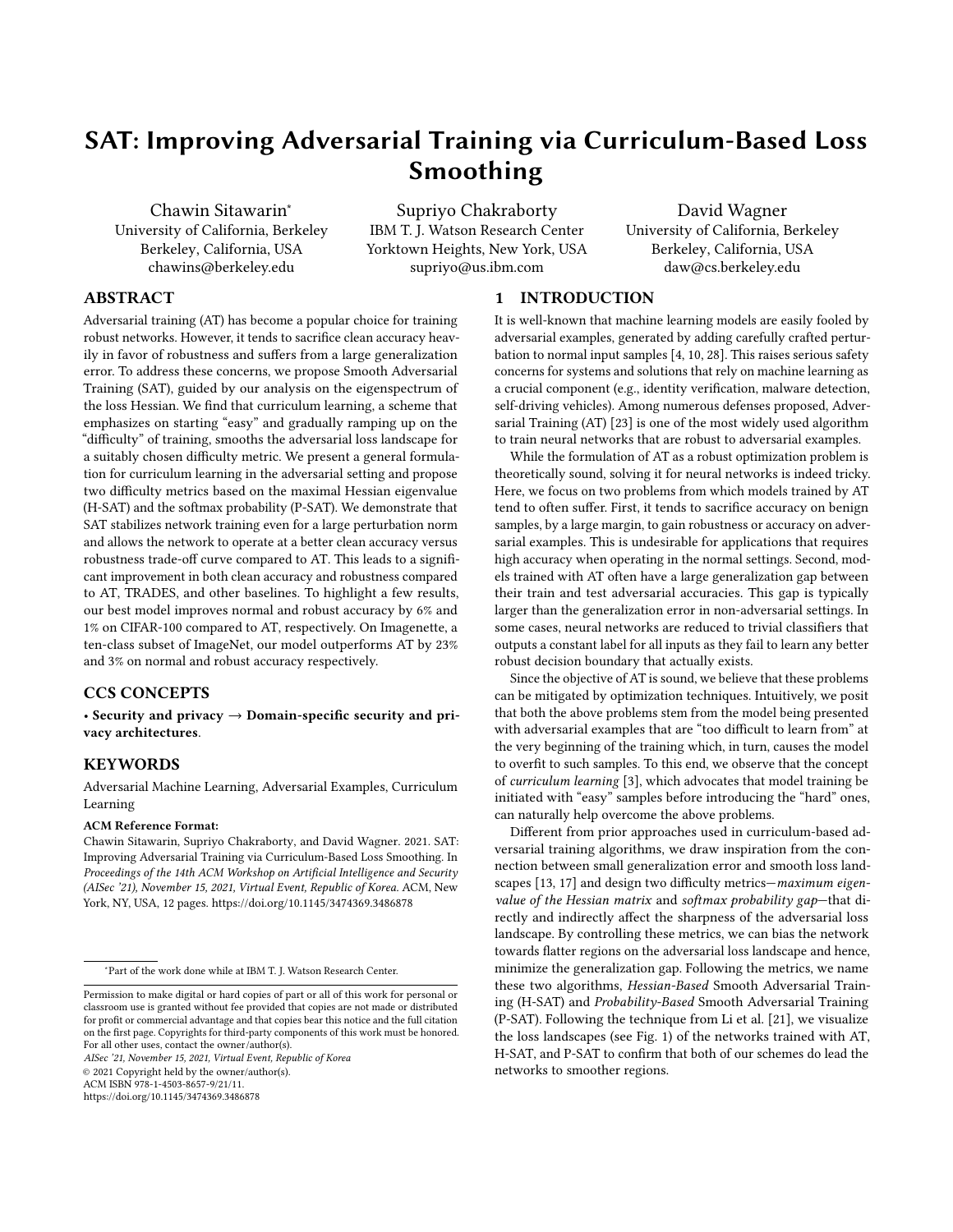successfully improved generalization in both normal and adversarial settings by biasing the training process of the networks towards regions with smooth loss landscapes [15, 34]. In this work, we achieve a similar goal but follow a unique approach via curriculum compared to that in Eqn(6). Furthermore, notice tha $\bf k_{\rm n}$ 1G∙ $\aleph$ k<sub>12º</sub> learning, which has been shown to produce a smoothening e ect ors the absolute value of the largest eigenvalue of<sup>1</sup>G•<sup>®</sup> since the objective [3].

# 3 ADVERSARIAL LOSS LANDSCAPE

### 3.1 Smoothness and Hessian

Recently, Liu et al[22] demonstrated a theoretical correlation between thesharpness fthe adversarial loss landscape and the perturbation normn. A smallern implies a smoother loss landscape. We rst brie y restate this result. In this setup, Liu et al. [22] assume that the normal loss function,  ${}^1G\setminus{}^0$ , has Lipschitz continuous gradients w.r.t.\ andGwith constants! \\ and! \<sub>G</sub> respectively. Mathematically, this can be written a SG •  $\Theta$  G 2 R<sup>3</sup> and 8\ $\cdot$ \<sub>1</sub> $\cdot$ \<sub>2</sub> 2 ,

$$
kr \t1G \t1^0 r \t1G \t2^0 K_2 \t1 \t1 K_1 \t2K_2 \t(4)
$$
  

$$
kr \t1G \t1^0 r \t1G_2 \t2^0 K_2 \t1_G K G_1 G_2 K_2 \t(5)
$$

For adversarial loss<sub>n</sub><sup>1</sup> $G \setminus \mathcal{O}$ , the analogous expression includes an extra term that depends on the perturbation nommas follows [22]:

kr<sub>\n</sub>1G\<sub>1</sub>º r<sub>\n</sub>1G\<sub>2</sub>ºk<sub>2</sub> !<sub>\\</sub> k\<sub>1</sub> \<sub>2</sub>k<sub>2</sub>, 2n!<sub>\G</sub> (6)

While Eqn.(6) reveals a relationship betweenand the smoothness of the adversarial loss (LHS of Eqn. 6), the upper bound is loose and di cult to compute. This is because Eqn6) holds globally and both! $\sqrt{\phantom{a}}$  and! $\sqrt{G}$  are also global quantities (they hold for all values of \ andG). Instead, we are only interested in the local smoothness at a particular in practice.

Prior works often quanti ed smoothness using the eigenspectrum of the Hessian matrix computed locally around a givenTo see why it makes sense to use the Hessian, note that we can upper bound the LHS in Eqn(6) by the spectral norm of the Hessian matrix using the mean value theorem. In particular, let  $= \frac{1}{2}$   $\frac{1}{1}$ and\  ${}^{1}$ C = \ 1  $\zeta$  C \, we know that 9C2  ${}^{10}$  0•1¼s.t.

$$
kr \mathrel{\mathop{\backslash} \nolimits} _{n} {}^{1}G \mathrel{\backslash} _{1} {}^{0} \ \ r \mathrel{\backslash} _{n} {}^{1}G \mathrel{\backslash} _{2} {}^{0}k_{2} \ \ r \mathrel{\backslash} _{n} {}^{1}G \mathrel{\backslash} {}^{1} \mathbb{C}^{0} \mathrel{\mathop{\backslash} _{12^0}} k_{1} \ \mathrel{\backslash} _{2} k_{2} \ (7)
$$

We usek  $\mathsf{k}_{^1\!2^{\!0}}$  to denote the spectral norm of a matrix to di erentiate it from  $\gamma$ -norm of a vector. Now obviously, if we only consider that are close to 1, simply choosing  $C= 0$  yields a good estimate of the local smoothness around.

Here, we also choose to measure the smoothness locally. We use Hessian of the adversarial loss w.h.t. which is de ned as Hessian of the normal loss evaluated at the adversarial example for a given  $\backslash$  .<sup>2</sup> Speci cally,

$$
\mathsf{Smoothness}^{\{\,\mathfrak{0}\}}\, \quad k \, \mathfrak{n}^1G \backslash^0 k_{12^0} \tag{8}
$$

$$
n^1G\setminus {^0B} \ r \mathop{\stackrel{?}{\leftarrow}} \ {}^{1}G \ ; \setminus {^0} \ for \ G \ 2 \ arg max \ 1 \ ; \setminus {^0} \qquad (9)
$$

Note, the above measure of smoothness, as suggested previously in Liu et al. [22], also depend on both and the Hessian of  $10$  w.r.t.  $\backslash$ . However, their relationship is dierently expressed as in Eq. (9) any Hessian matrix is symmetric. We will refer to this quantity as maximal Hessian eigenvalue.

### 3.2 Curriculum Learning and Smoothness

We believe that smooth loss landscapes will bene t the adversarial training process in two ways: generalization and convergence. First, as mentioned in Section 2, many previous works have shown connections between generalization and smoothness of the loss landscape. Flat minima introduce amplicit biasfor SGD on deep neural networks and has served as an explanation to the surprisingly good generalization of over-parameterized neural networks. Examples of factors that a ect this implicit bias include batch size, learning rate, and architecture such as residual connections | 17, 21, 24. Other works also aim to arti cially create such at local minima through more advanced training techniques [6, 15].

The second bene t of a smooth loss surface is a faster convergence. It is well-known that smoother loss (e.g., smaller Lipschitz gradient constant) allows for a large step size and hence, a faster convergence on both convex and non-convex problems including ERM on neural networks 18, 20. Conversely, a sharp loss surface is harmful to the training process. Liu et al 22] show that a large adversarial perturbation could increase the sharpness, i.e., make gradients large even near the minima, and hence, slow down the training.

In this work, we explore curriculum learning as a mechanism to encourage smoothness of the adversarial loss surface. The original intuition behind curriculum learning as outlined by Bengio et al [3] was to help smooth the loss landscape in the initial phase of non-convex optimization. While this intuition has found acceptance in the community, to the best of our knowledge, this notion of smoothness has not been used for curriculum learning. Additionally, curriculum learning is particularly suitable in the adversarial context because it can, directly or indirectly, manipulatewhich is a main factor a ecting the smoothness as mentioned previously (Section 3.1). In Section 4, we make this connection explicit via our proposed algorithms.

# 4 SMOOTHED ADVERSARIAL TRAINING

# 4.1 Curriculum Learning and Di culty Metric

It has been both empirically and theoretically (for a linear regression model) established that curriculum learning improves the early convergence rate as well as the nal generalization performance, especially when the task is di cult (e.g., under-parameterized models, heavy regularization) [3, 12, 32]. The main challenge therefore lies in de ning an e ective di culty metric to dictate the order of the training samples presented to the network. Luckily, the adversarial setting provides several intuitive di culty metrics that can be easily controlled through the perturbation norm,

We start by proposing a formulation of the curriculum-augmented adversarial loss, œurriculum lossdenoted by $_{\mathsf{k}\bullet\mathsf{n}}$  wherek $\,$  :  $\mathsf{R}^3$  ! R is a given di culty metric acting as an additional constraint on

 $2$ This should be taken as an approximation rather than the true Hessian for the following reason. Note that the adversarial loss<sup>1</sup> $G \setminus \circ$  is a maximal-value function of the normal loss ove G (see Eqn(2)). When the normal loss is convex, Danskin's Theorem states that we can use the substitution with to compute rst-order derivatives of an extreme-value function. However, here we are considering second-order derivatives of a non-convex function. For a more rigorous analysis, we may need a more generalized version of Danskin's Theorem for Hessian [27].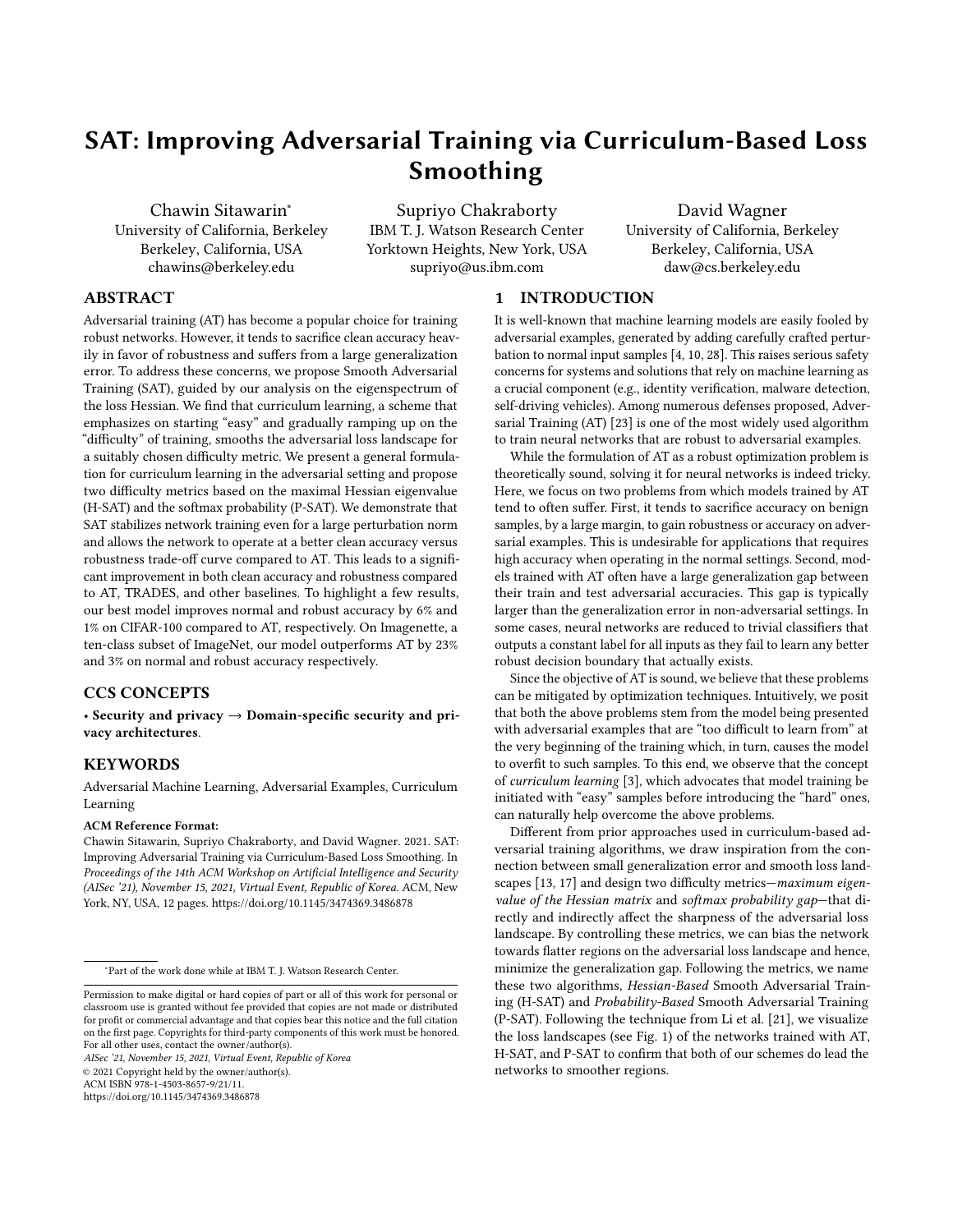the adversarial loss. We call it the urriculum constraint.

$$
k \cdot n^{1} G \cdot \stackrel{0}{=} \max_{X: kXk_1 \quad n} {^1} G, \quad X^0
$$
 (10)  
s.t.  $k {^1} G, \quad X^0$ 

This general formulation above uni es prior works on curriculuminspired adversarial training (see Table 4 in Appendix B). Without the curriculum constraint, the curriculum loss reduces to the normal adversarial loss in Eqn.1). The di culty parameter \_ should be scheduled to increase as the training progresses such that it reaches 4.3 Softmax Probability Gap its maximal value well before the end of training. This is to ensure that the curriculum loss converges to the original adversarial loss.

As mentioned in Section 3.2, we propose two di culty metrics that directly aim to smoothen the loss landscard aximal Eigenvalue of the Hessiannd Softmax Probability Gap

#### 4.2 Maximal Eigenvalue of the Hessian

To encourage smoothness, we can directly control the largest eigen-is the softmax output of a neural network. value of the Hessian throughout the training. In Section 3.1, we described the correlation between the largest eigenvalue of the Hessian and adversarial strength and explained its usage as a cur-1, means that it has been incorrectly classi ed with high con dence riculum constraint. We now use it as a di culty metric,

$$
k^{-1}G^p B k_n^{-1}G\backslash^0 k_{12^0}
$$
 (11)

for our Hessian-Based Smooth Adversarial Training AT).

This direct control on the Hessian, however, has two limitations. First, computing  $\mathbb{C}^3$  requires calculating the maximal eigenvalue of the Hessian which is very expensive to execute at every PGD step or even training step. To mitigate this problem, we devise several approximations which signicantly speed up the calculation (see Section 5). Second, the maximal Hessian eigenvalue is small not \_ with equality for \_ 1. only when the input is easy but also when it is hard, i.e., when the probability of the correct class is close to either (for easy) or0 (for di cult). This might lead to an undesirable side e ect where keeping the maximum Hessian eigenvalue small does not guarantee With the above interpretation in mind, we create a curriculum that only easy samples are presented in the early phases of training. for adversarial training by progressively increasingfrom 0 to We illustrates this e ect for logistic regression in Fig. 2a. Note, the second derivative value is small both when the logit value is large and when it is small (a large negative number), corresponding to the green and orange arrows respectively.

(a) Second derivatives (b) True-class probability

Figure 2: Relationship between logistic loss, (a) its second order derivative w.r.t. logit, and (b) the true-class (positive) probability. Small second derivative can correspond to di cult inputs (i.e., high loss, small logit, small probability, orange arrow) which is undesirable.

As shown in Fig. 2b, one way to circumvent this limitation of H-SATis to directly control the class probability of a sample instead. If the class probabilities are large, it ensures that the samples are easy, and it is likely that the second derivative (and hence, the maximal Hessian eigenvalue) is also small. Since class probability for a sample is available after every PGD step, we will also solve the rst problem simultaneously. We will explore this option for the di culty metric in the next section below.

To overcome some of the limitations of-SAT, we proposes of tmax probability gapdi erence between the true class probability and the largest softmax probability excluding the true class as the second di culty metric for our scheme. Formally, it is de ned as

$$
k\%^{1}\mathcal{G} \text{B} \max_{\mathcal{K}^{\infty}} 5^{1}\mathcal{G}_{9} \quad 5^{1}\mathcal{G}_{\infty}
$$
 (12)

where~ 2 f 1• """• gis the ground-truth label of G and  $5: \mathsf{R}^3$  !  $\mathsf{R}^2$ 

The probability gap has an intuitive interpretation and is bounded between 1 and 1. A perturbed input with a large gap, i. $\text{d}\mathbf{x}_{\mathcal{B}}$ <sup>1</sup> $\text{G}$ <sup>1</sup> by the network, suggesting that it is a hard sample. On the other hand, if  $k_{\%}^{\circ}$   $\cdot$  1, the input must be easy since the network has classi ed it correctly with high con dence. When the gap is zero, the input is right on the decision boundary of the classi er.

When used as a curriculum constraints  $\frac{1}{6}$   $\frac{1}{\sqrt{9}}$  = , softmax probability gap is also directly related to traditional adversarial training. When  $=$  1, the constraint is always satis ed for an $\alpha$  and X. Thus, the curriculum loss reduces to the normal adversarial loss. The curriculum loss is also a lower bound of the adversarial loss for any

$$
8^{\bullet} \text{ km}^1\text{G}^{\bullet} \text{C} \quad \text{n}^1\text{G} \quad \text{and} \tag{13}
$$

$$
8_{-} \t1^{\bullet} k_{\bullet n} {}^{1}G \bullet {}^{0}_{-} = n {}^{1}G^{0} \t(14)
$$

1 during the training (illustrated in Fig. 3). First, we expose the model to a weak adversary, or equivalently an easy objective, in the early stage of the training (small). Progressively, the curriculum objective becomes more di culty (large) and eventually reach the original adversarial loss when  $= 1$ . This algorithm is named Probability-Based Smooth Adversarial Train(ingSAT).

#### 4.4 Early Termination of PGD

Both the curriculum constraints are non-convex and thus it is di cult to solve Eqn.(10) directly as a constrained optimization problem. Conceptually, we can satisfy the constraint by terminating PGD as soon as the constraint is violated. This is a heuristic for most choices of the di culty metrick, but in the case oP-SAT, the early termination solves the optimization exactly for the binary class case as stated in Proposition 1 below. Fbli-SAT, the early termination is slightly more complicated and is described in Appendix B.3.

Proposition 1. In a binary-class problem, an optimum of the curriculum loss with  $\frac{1}{2}$ <sup>1</sup> as the curriculum constraint can be found by a projected gradient method that terminates when the curriculum constraint is violated.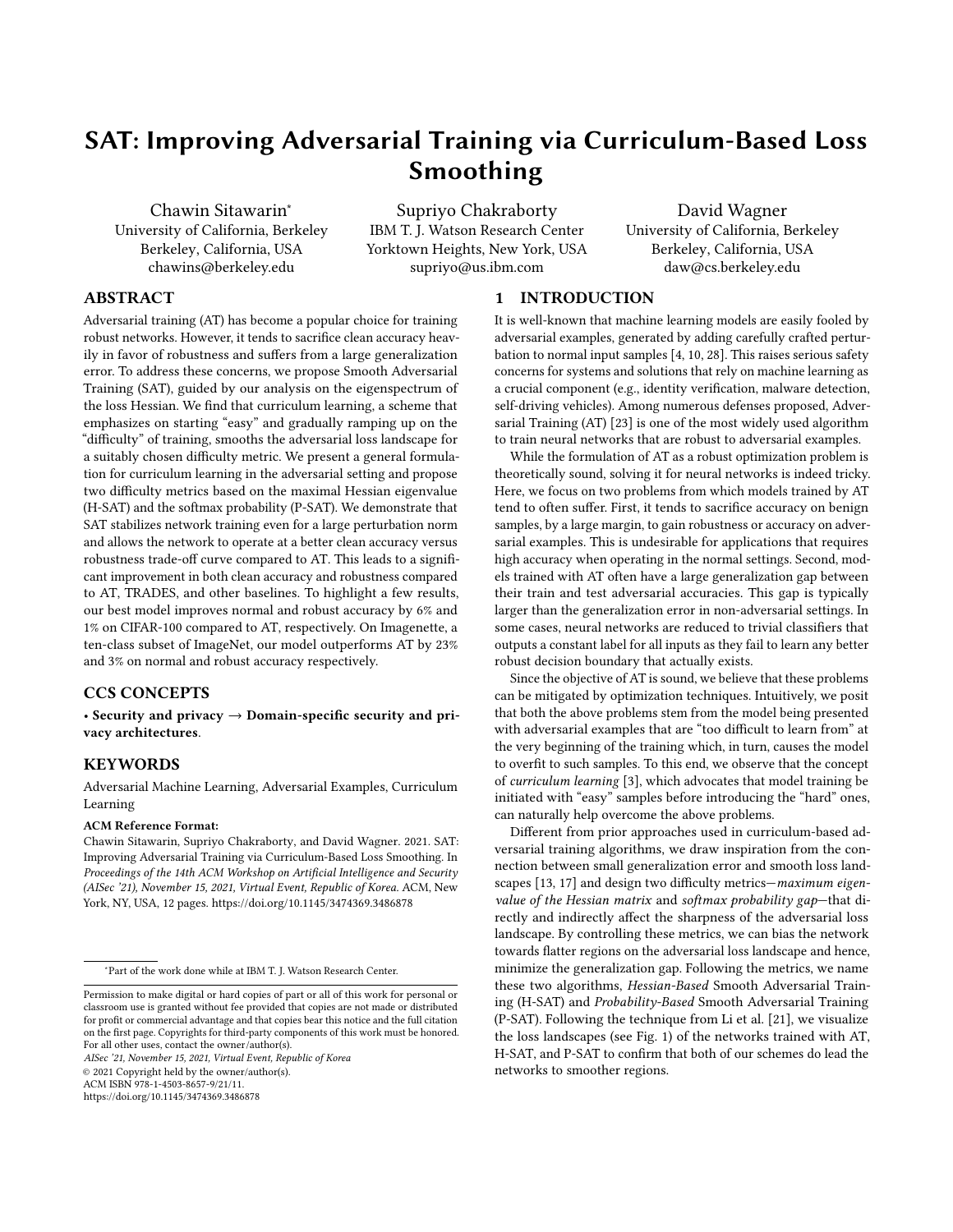Figure 3: Comparison between the perturbed samples generated by AT and P-SAT. The blue and red arrows represents PGD updates. For P-SAT, the process stops when the curriculum constraint is violated (blue cross). As \_ increases, P-SAT approaches AT.

| Algorithm 1: P-SAT                                                                                         |  |  |  |  |  |  |  |
|------------------------------------------------------------------------------------------------------------|--|--|--|--|--|--|--|
| : Training set <sup>1</sup> -•. <sup>o</sup> , neural network weights<br>Input                             |  |  |  |  |  |  |  |
| Parameters: PGD steps, step size , di culty scores                                                         |  |  |  |  |  |  |  |
| $f_{\text{max}}^C$ , projection as a function of? and n                                                    |  |  |  |  |  |  |  |
| 1 for $t = 1, , Td$ o                                                                                      |  |  |  |  |  |  |  |
| Samplef <sup>1</sup> G $\approx 0.06$ <sub>E1</sub> from <sup>1</sup> -•. <sup>0</sup> .<br>$\overline{2}$ |  |  |  |  |  |  |  |
| Initialize all X <sup>i</sup> s at random.<br>3                                                            |  |  |  |  |  |  |  |
| # Generating adversarial examples with curriculum<br>4                                                     |  |  |  |  |  |  |  |
| for $k = 1, \ldots$ Kdo<br>5                                                                               |  |  |  |  |  |  |  |
| # Mask out updates that violate the constraint<br>6                                                        |  |  |  |  |  |  |  |
| $\angle$ OB: <sub>8</sub> = 1 k <sup>1</sup> G <sub>8</sub> <sup>0</sup> <sup>C</sup><br>$\overline{7}$    |  |  |  |  |  |  |  |
| # Projection step<br>8                                                                                     |  |  |  |  |  |  |  |
| Xs 1Gs.[rg.1Gsºº Gs<br>9                                                                                   |  |  |  |  |  |  |  |
| # Update samples with the given mask<br>10                                                                 |  |  |  |  |  |  |  |
| $G_8$ $G_8$ <0B: $_8$ $X_8$<br>11                                                                          |  |  |  |  |  |  |  |
| end<br>12                                                                                                  |  |  |  |  |  |  |  |
| # Network training step<br>13                                                                              |  |  |  |  |  |  |  |
| Compute ${}^{1}G_{0}^{0}$ and update weights <sup>C</sup> .<br>14                                          |  |  |  |  |  |  |  |
| $15$ end                                                                                                   |  |  |  |  |  |  |  |
|                                                                                                            |  |  |  |  |  |  |  |

Below we will explain the intuition behind this proposition and defer the complete derivation to Appendix B.2 for improved readability. Note, the loss function (negative log-likelihood) is a monotonic function of the output class probability. This allows us to simplify the curriculum loss in Eqn. (10) as follows:

$$
k \cdot n^1 G \cdot \frac{0}{n} = \max_{X: kXk_2} \min f^{-1} G, \quad X^0 \cdot \log^{11} 1 - \log^{0} 2^0 g \tag{15}
$$

The second term of the piecewise minimization in Eqn5)is just a constant. This modi ed problem can be solved with PGD, similarly to the adversarial loss, and terminated as soon as the rst term is larger than the second which is equivalent to the curriculum constraint being violated. The curriculum loss is slightly more complicated for the multi-class case, but we propose to solve it positive with only a few very small negative eigenvalues.

approximately using the same early termination as a heuristic. Algorithm 1 summarizes the implementation of P-SAT.

# 5 COMPUTING MAXIMAL HESSIAN EIGENVALUES

In this section, we detail techniques to compute the maximal Hessian eigenvalue for  $1°$  e ciently. Computing the full Hessian matrix for neural networks with millions of parameters is computationally expensive and, in fact, unnecessary. We apply the power method [19] to compute the top eigenvalues of the Hessian directly. The method generally converges in a few iterations each of which requires two backward passes.

However, the power method is still too expensive to run for every PGD step and training iteration of the already computationintensive adversarial training. Therefore, to signi cantly minimize the computational overhead, we approximate the maximal Hessian eigenvalue using the second-order Taylor's expansion,

$$
\sqrt{11} \, z^0 = \sqrt{10} \, z^3 \, r_1 \sqrt{10} \, z^{\frac{1}{2} z^3} \, r_1^2 \sqrt{10} \, z \, O^{\frac{1}{2} k^2} \, O^{\frac{1}{2} k^2} \tag{16}
$$

combined with the fact that

$$
\frac{1}{2} r \bigg\{ 1 \ 0 \bigg\} = \max_{kZk_2 = 1} \frac{1}{2} jZ^> r \bigg\{ 1 \ 0 Z j'' \tag{17}
$$

As we are only interested in the largest positive eigenvalue, we can ignore the absolute value sign. <sup>3</sup> Letting 6 B r \ ¹\ º• kr \ ¹\ ºk<sup>2</sup> , we can now approximate the upper bound  $\overline{a}$  and the lower bound (f 1) of the maximal eigenvalue of the Hessian (by appropriately settingZ = U6for some small constartut:

$$
\frac{f_1}{\sqrt{1-\frac{2}{\sqrt{1-\frac{1}{2}}}}}
$$
 (18)

$$
\underline{f_1} = \frac{1}{U} \text{max} \quad \text{if} \quad U \otimes U \text{kr} \quad \text{if} \quad \frac{1}{V} \circ \text{kg} \tag{19}
$$

 $\sqrt[1]{\phantom{\big|}}$  U $\theta$  , Ukr  $\sqrt[1]{\phantom{\big|}}\$   $\sqrt[1]{\phantom{\big|}}$   $\theta$   $\sqrt[1]{\phantom{\big|}}\$  $f_1 = \frac{1}{11}$  $\frac{1}{\mathsf{U}}$   $\sqrt[n]{\mathsf{U}}$   $\mathsf{U}$   $\mathsf{B}$   $\sqrt[n]{\mathsf{U}}$   $\mathsf{K}_1$   $\sqrt[n]{\mathsf{V}}$   $\sqrt[n]{\mathsf{K}}_2$  $(20)$ 

Again, for improved readability, the full derivation and the implementation considerations are provided in Appendix C.1.

Evaluating Eqn.(20)and (19)at the adversarial example  $66$ , gives us the upper and a lower bound respectively,版for $_1$ 1G $\bullet$ '<code>Pk</code>1 $_2$ o. It is also important to note that settind su ciently small makes our approximation more accurate in practice. In fact, we empirically validated that the lower bound is indeed very tight (within 15% from the true value).

# 6 EXPERIMENTS

# 6.1 Setup

We train and test the robustness of our proposed schemes as well as the baselines on four image datasets, namely MNIST, CIFAR-10, CIFAR-100, and Imagenettel a more realistic and higherdimensional dataset containing a 10-class subset of the full ImageNet samples. We use a small CNN for MNIST, Pre-activation ResNet-20 (PRN-20) and WideResNet-34-10 (WRN-34-10) for CIFAR-10/100, and ResNet-34 for Imagenette. For evaluation, we use AutoAttack [8], a novel attack based on an ensemble of four di erent

<sup>3</sup>Assuming that we are near local minima, most (if not all) eigenvalues should be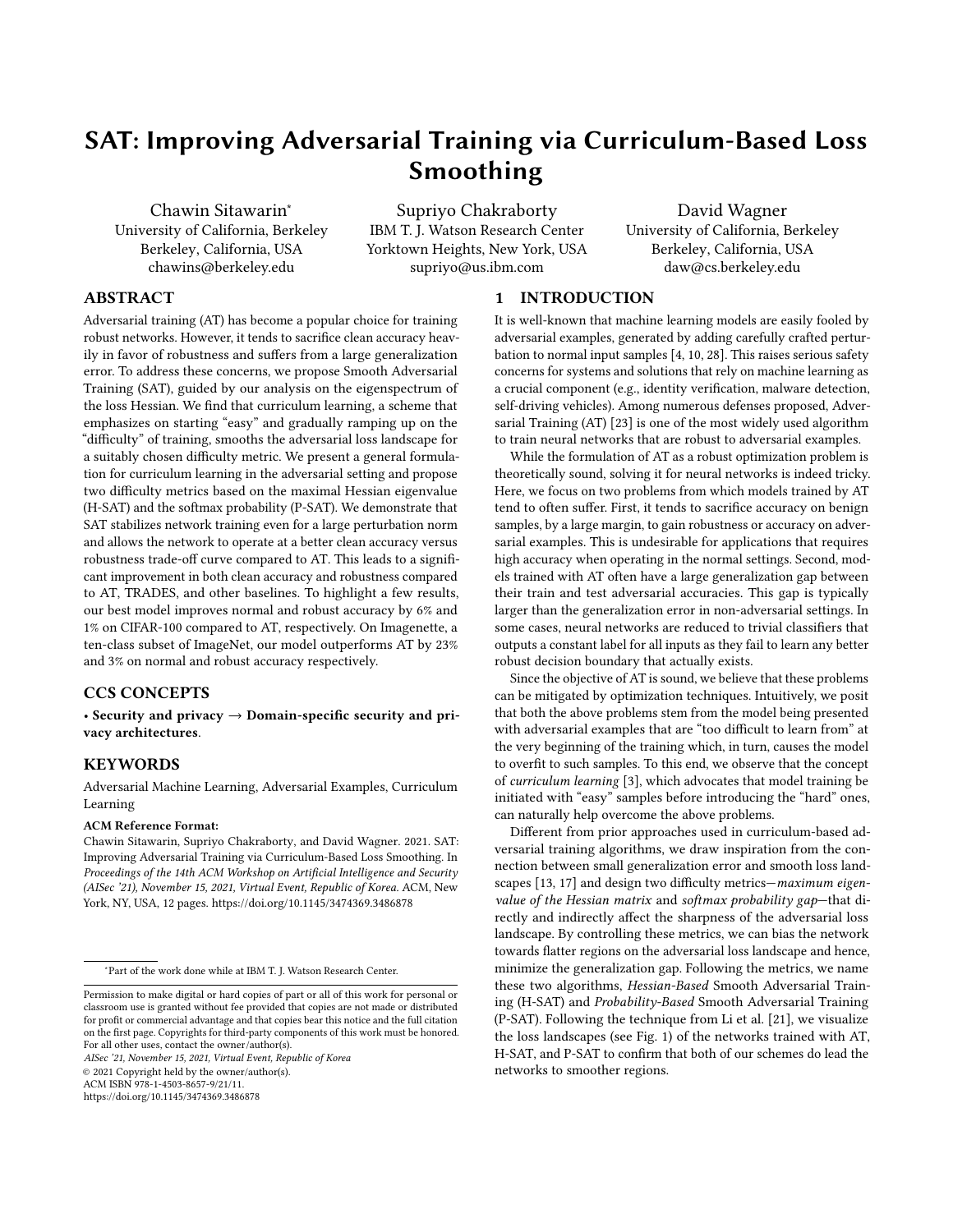Table 1: Clean and adversarial accuracy of the defenses on two models (PreAct-ResNet-20 and WideResNet-34-10) for the CIFAR-10 and CIFAR-100 datasets. Sum indicates the sum of the clean and the adversarial accuracy. The largest number in each column is shown in bold.

| Defenses        |       | CIFAR-10 (PRN-20) |              |       | CIFAR-10 (WRN-34-10) |        |       |       | CIFAR-100 (PRN-20) |               | CIFAR-100 (WRN-34-10) |       |
|-----------------|-------|-------------------|--------------|-------|----------------------|--------|-------|-------|--------------------|---------------|-----------------------|-------|
|                 | Clean | Adv               | Sum          | Clean | Adv                  | Sum    | Clean | Adv   | Sum                | Clean         | Adv                   | Sum   |
| AT [23]         | 80.67 | 45.19             | 125.86       | 86.18 | 49.72                | 135.90 | 51.76 | 21.93 |                    | 73.69         | 60.77<br>24.54        | 85.31 |
| TRADES [36]     |       | 80.50 45.77       | 126.27       | 88.08 | 45.83                | 133.91 | 54.73 | 20.17 | 74.90              | 58.27         | 23.57                 | 81.84 |
| <b>DAT [30]</b> | 81.83 | 42.97             | 124.80       | 86.72 | 45.38                | 132.10 | 54.65 | 20.85 |                    | 75.50         | 54.71<br>20.35        | 75.06 |
| CAT20 [7]       | 86.46 | 21.69             | 108.15 89.61 |       | 34.78                | 124.39 | 49.29 | 13.13 | 62.42              | 62.84         | 16.82                 | 79.66 |
| H-SAT (ours)    | 81.85 | 44.88             | 126.73       | 85.56 | 47.25                | 132.81 | 56.64 |       | 22.25              | 78.89 2564333 | 86.76                 |       |
| P-SAT (ours)    | 83.99 |                   | 44.54128.53  | 86.84 | 50.75                | 137.59 | 57.90 | 22.93 | 80.83              | 62.95 24.56   | 87.51                 |       |

Table 2: Clean and adversarial accuracy of the defenses on MNIST dataset. Adversarial accuracy is measured by AutoAttack for  $n = 0$ "3 and  $n = 0$ "45. The numbers in red indicate that the network is stuck in a sub-optimal local minimum.

| Defenses           |       | $n = 0.3$ |             |       |       |       |        |
|--------------------|-------|-----------|-------------|-------|-------|-------|--------|
|                    | Clean | Adv       | Sum         | Clean |       | Adv   | Sum    |
| AT [23]            | 98.07 | 85.47     | 183.54      |       | 11.22 | 11.22 | 22.44  |
| <b>TRADES [36]</b> | 98.98 | 90.70     | 189.68      |       | 97.36 | 0.00  | 97.36  |
| DAT [30]           | 98.93 | 92.24     | 191.17      | 97.98 |       | 65.71 | 163.69 |
| CAT20 [7]          | 99.46 | 0.00      | 99.46 99.39 |       |       | 0.00  | 99.39  |
| H-SAT (ours)       | 99.01 | 80.71     | 179.72      |       | 98.35 | 54.10 | 152.45 |
| P-SAT (ours)       | 99.16 | 92.00     | 191.16      |       | 97.87 | 58.50 | 156.37 |

attacks that are collectively stronger than PGD and capable of avoiding gradient obfuscation issue][ We compare oulH-SAT and P-SAT to four baselines: AT, DAT, CAT20, and TRADESr more details on the setup, see Appendix A.

#### 6.2 Results

First, we compare the defenses in terms of their robustness, accuracy, and a combination of the two. We report the sum of the clean and the adversarial accuracy as a single metric to represent the robustness-accuracy trade-o. We do not argue that it is the only correct (or the best) metric but rather a simple one among many other options (e.g., a weighted sum or a non-linear function). We highlight higher performance gains of our schemes for more di cult tasks and show that they guide the networks towards smoother loss landscapes and improved local minima compared to AT.

6.2.1 Comparing clean and adversarial accurac MNIST (shown in Table 2), withn of 0"3, both the clean and the adversarial accuracy, fall in the same range, for all defenses except for CAT20. Our P-SAThas very similar accuracies to DAT and outperforms the rest of the baselines. CAT20 experiences gradient obfuscation [ resulting in an over-estimated adversarial accuracy against PGD attack. However, the true robustness is very low as revealed by

the stronger AutoAttack. This issue persists on CAT20 for all the datasets we tested and is likely caused by their label smoothing.

For  $n = 0$ "45, the dierence becomes signi cant. Apart from H-SAT, P-SAT, and DAT, none of the other defenses are robust, having adversarial accuracy of10%or lower. The clean and the adversarial accuracy of AT are the same and are close to a random guess because it outputs the same logit values for every input. This phenomenon happens when the training gets stuck in a sub-optimal local minimum where the network nds an easy way out and resorts to learning a trivial solution. Changing the optimizer, the learning rate, or the random seed can sometimes mitigate the problem, but we found that no combination of these changes allowed AT to e ectively train on MNIST withn 0"35. It is likely caused by the non-smooth loss landscape which is ampli ed by a large value ofn. Importantly, the fact that only curriculum-based adversarial training methods H-SAT, P-SAT, and DAT) works in this case suggests that they help smoothen the loss surface.

In Table 1, our scheme is more robust than all other defenses on both PRN-20 and WRN-34-10 for CIFAR-10 and CIFAR-100 datasets with an exception of PRN-20 on CIFAR-10 where TRADES is the most robustP-SATalso has the highest sum of clean and adversarial accuracy in all cases. CAT20 generally has slightly higher clean accuracy than the other models, but it is the least robust by a large margin due to the false robustness issue previously mentioned. We note that on most settings, AT is a very strong baseline. It has roughly the same performance as TRADES and outperforms the other curriculum-based schemes in many experiments. This may seem surprising, but it is also observed by Rice e[25] and Gowal et al [11] that when the training is stopped early to prevent over tting (as in our experiments), AT performs as well as other more complicated defenses.

As expectedP-SAToutperformsH-SAT in most settings. This is likely due to the two limitations we mentioned in Section 4.2:  $(1)$  additional approximations introduced td-SAT for practical consideration as well as (2) the fact that the Hessian eigenvalue does not always correspond to di culty. WhileP-SATcontrols the smoothness in a less direct manner, it does not su er from these two issues. Consequently, it is computationally cheaper and also performs slightly better.

6.2.2 Larger Improvement with More Di icult Tas®s. CIFAR-10 with n = 10•255and24•255(Table 3), our schemes have higher clean accuracy compared to AT and higher adversarial accuracy than

 $4$ We do not include the results on Cai et. $45$ ] becaus $\emph{e}$ -scheduling has been shown to perform worse than DAT. The scheme uses a non-di erentiable component which makes evaluation more complicated and not comparable to the other baselines. We also found that it su ers from gradient obfuscation [1].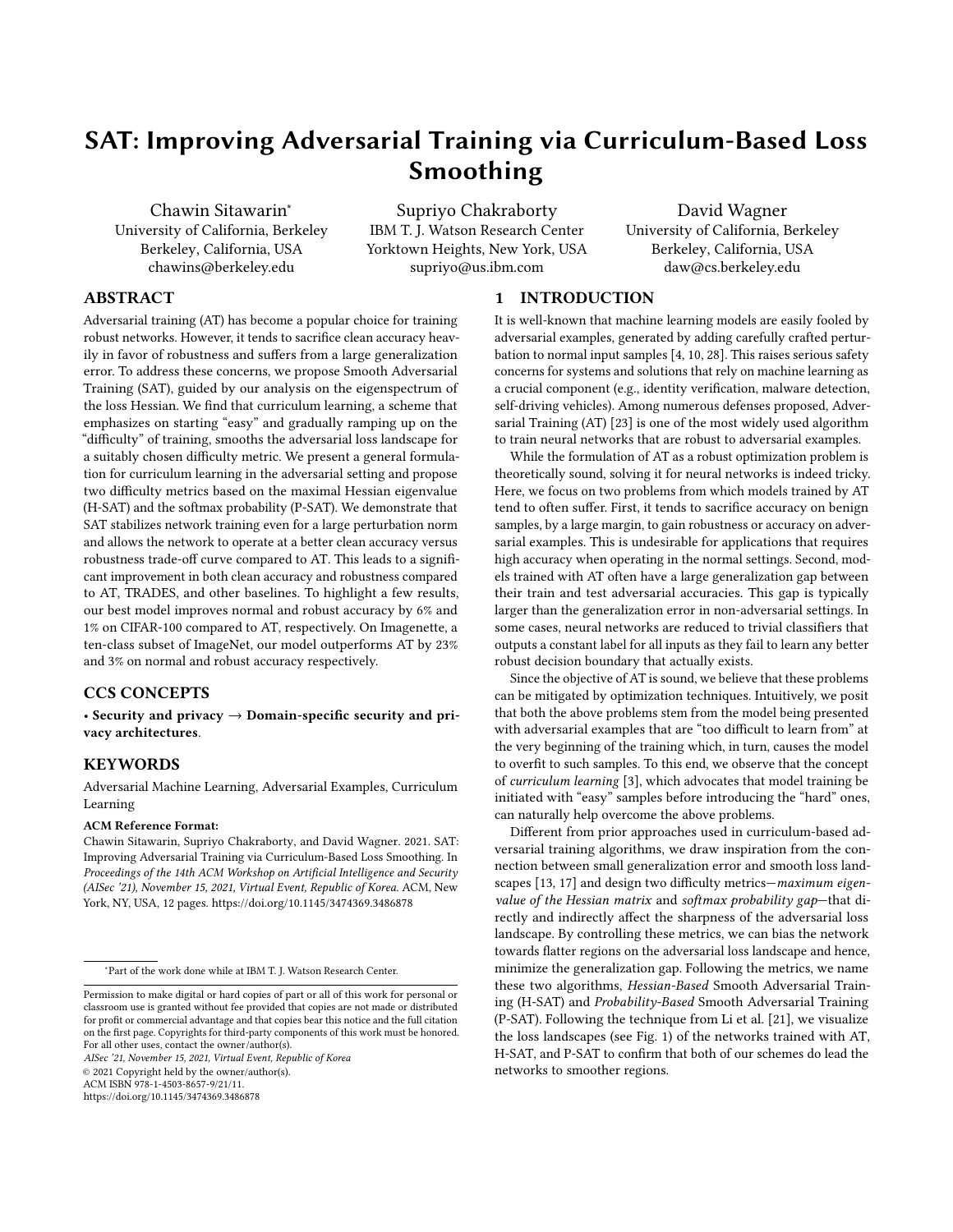Table 3: Clean and adversarial accuracy of the defenses on CIFAR-10 and Imagenette datasets trained on PreAct-ResNet-20 and ResNet-34 respectively. Here, we use a larger perturbation norm n of 10 255 and 24 255.

|                              |                |                     | CIFAR-10    |                |             |                      |                | Imagenette        |                  |                      |                     |                |
|------------------------------|----------------|---------------------|-------------|----------------|-------------|----------------------|----------------|-------------------|------------------|----------------------|---------------------|----------------|
| Defenses                     |                | $n = 10255$         |             |                | $n = 24255$ |                      |                | $n = 10255$       |                  | $n = 24255$          |                     |                |
|                              | Clean          | Adv                 | Sum         | Clean          | Adv         | Sum                  | Clean          | Adv               | Sum              | Clean                | Adv                 | Sum            |
| AT [23]                      | 63.66 23.78    |                     | 87.44       | 41.68 15.21    |             | 56.89                | 49.10          | 28.00             | 77.10            | 42.55                | 21.05               | 63.60          |
| TRADES [36]                  | 68.70          | 17.20               | 85.90 58.83 |                | 5.74        | 64.57 78.05          |                | 8.90              | 86.95 68.50      |                      | 1.90<br>70.40       |                |
| DAT [30]                     | 57.28          | 18.94               | 76.22       | 31.21          | 14.36       |                      | 45.57          | 66.20             | 30.30            | 96.50                | 52.50               | 77.00<br>24.50 |
| H-SAT (ours)<br>P-SAT (ours) | 64.27<br>66.99 | 23.19<br>22.4289.41 | 87.46       | 49.85<br>52.58 |             | 13.35<br>12.24 64.82 | 63.20<br>72.20 | 63951405<br>31.25 | 104.55<br>103.45 | 47.50 27.75<br>62.15 | 75.25<br>20.0802.15 |                |

(a) Maximal Hessian eigenvalue (b) Trace of Hessian (c) Gradient Norm

Figure 4: (CIFAR-10) Plots of three quantities typically used to measure the smoothness of the loss landscape of neural networks. Each is calculated exactly at each epoch during the training for the same subset of randomly chosen training samples.

TRADES. The di erence has increased compared to the experiments AT comes in last. For the gradient norm, only-SAT and P-SAT with  $n = 8$ •255. The sum of the two accuracies  $67 - SAT$ also continues to beat that of the other defenses. In the same table, consistent with the visualization in Fig. 1 and helps explain why the benet of our scheme is even more prominent on the more di cult and realistic classi cation task on Imagenette dataset. On this datasetH-SAT and P-SAT outperform the baselines (we omit CAT20 since it is beaten by the other baselines) by a large margin, the last 20 epochs of training. On CIFAR-10 with= 8•255 the even larger than the results on CIFAR-10/100.

The improvement grows larger with an increase in the value of n. This is because whemis small, the early termination of PGD is not necessary, and the curriculum does not play a big role. Hence, P-SATruns are very similar to those of AT. Alternatively, this also agrees with the observation made by Bengio et al and Weinshall et al. [32] that curriculum learning contributes more when the task is more di cult. A larger perturbation norm means a stronger

6.2.3 Smoother Loss Landscalde.empirically con rm that our schemes, both-SAT and P-SAT, increase smoothness of the adversarial loss landscape. To measure smoothness, we plot in Fig. 4 the maximal Hessian eigenvalue, trace of the Hessian, and norm during training. There is a signi cant change in the trend of the three quantities at epoch 40 which is where the learning rate is reduced from 0.05 to 0.005. SGD almost converges to a local minima ACKNOWLEDGMENTS at this point, i.e., the loss no longer changes signicantly. Prior to epoch 40, all three quantities behave erratically and vary abruptly.

However, after epoch 40,H-SATandP-SATconsistently reach smoother local minima. Speci cally, P-SAThas the smallest eigenvalue and trace of the Hessiahl-SAT is the second smallest while

switch place, but the general trend remains the same. This plot is H-SAT and especially P-SAT perform better than the baselines.

We also measure the generalization gap by computing the difference between training and testing adversarial accuracies over gaps are2"42 0"18, 2"08 0"21, and2"33 0"24for AT, H-SAT, and P-SAT, respectively, where the error denotes a 95%-con dence interval. The ordering of the generalization gaps is again consistent with that of spectral norm and trace of the Hessian in Fig. 4(a), (b).

# 7 CONCLUSION

adversary and a higher adversarial loss, representing a harder task. analysis on diculty measures that could guide the model training of the gradients on the adversarial examples generated by PGD TRADES, as well as other curriculum-inspired defenses on both We proposed a curriculum-based formulation of adversarial training. Keeping the optimization objective unmodi ed, we focused our to smooth regions of the loss landscape, improving generalization. Towards this end, we proposed-SAT and P-SAT, robust training algorithms that achieved high clean accuracy and a small generalization gap, addressing the two key problems of AT. Using extensive evaluation, we showed that H-SAT and P-SAT outperforms AT, clean and adversarial accuracies in most of the settings.

Part of the work done at IBM research was sponsored by the Combat Capabilities Development Command Army Research Laboratory and was accomplished under Cooperative Agreement Number W911NF-13-2-0045 (ARL Cyber Security CRA). The views and conclusions contained in this document are those of the authors and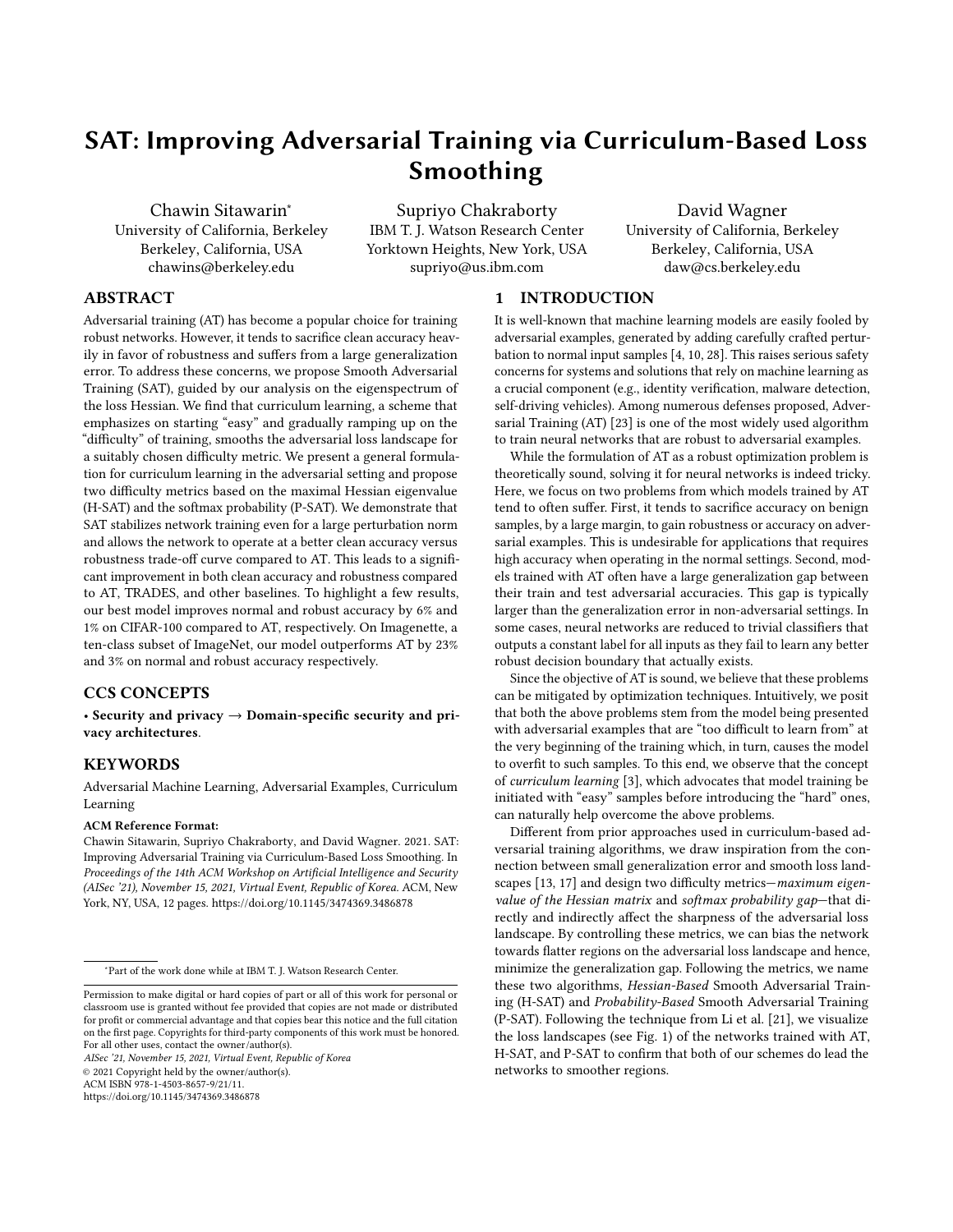should not be interpreted as representing the o cial policies, either expressed or implied, of the Combat Capabilities Development Command Army Research Laboratory or the U.S. Government. The U.S. Government is authorized to reproduce and distribute reprints for Government purposes not withstanding any copyright notation here on.

The work done at UC Berkeley was supported by the Hewlett Foundation through the Center for Long-Term Cybersecurity and by generous gifts from Open Philanthropy and Google Cloud Research Credits program with the award GCP19980904.

#### REFERENCES

- [1] Anish Athalye, Nicholas Carlini, and David Wagner. 2018. Obfuscated Gradients Give a False Sense of Security: Circumventing Defenses to Adversarial Examples. [22] In Proceedings of the 35th International Conference on Machine Learning (Proceedings of Machine Learning Research, Volle 0) ifer Dy and Andreas Krause (Eds.). PMLR, Stockholmsmässan, Stockholm Sweden, 274283.
- [2] Yogesh Balaji, Tom Goldstein, and Judy Homan. 2019. Instance Adaptive Adversarial Training: Improved Accuracy Tradeo s in Neural NetarXiv:1910.08051 [cs, stat](Oct. 2019). arXiv:1910.08051 [cs, stat]
- [3] Yoshua Bengio, Jérôme Louradour, Ronan Collobert, and Jason Weston. 2009. Curriculum Learning. InProceedings of the 26th Annual International Conference on Machine Learning - ICML '08CM Press, Montreal, Quebec, Canada, 18. https://doi.org/10.1145/1553374.1553380
- [4] Battista Biggio, Igino Corona, Davide Maiorca, Blaine Nelson, Nedim 'rndi¢, Pavel Laskov, Giorgio Giacinto, and Fabio Roli. 2013. Evasion Attacks against Machine Learning at Test Time. IMachine Learning and Knowledge Discovery in DatabasesHendrik Blockeel, Kristian Kersting, Siegfried Nijssen, and Filip šelezný (Eds.). Springer Berlin Heidelberg, Berlin, Heidelberg, 387402.
- [5] Qi-Zhi Cai, Chang Liu, and Dawn Song. 2018. Curriculum Adversarial Training. In Proceedings of the Twenty-Seventh International Joint Conference on Arti cial Intelligence, IJCAI-18 hternational Joint Conferences on Articial Intelligence Organization, 37403747. https://doi.org/10.24963/ijcai.2018/520
- [6] Pratik Chaudhari, Anna Choromanska, Stefano Soatto, Yann LeCun, Carlo Baldassi, Christian Borgs, Jennifer Chayes, Levent Sagun, and Riccardo Zecchina. 2017. Entropy-SGD: Biasing Gradient Descent into Wide Valleyts. International Conference on Learning Representations, ICLR 2017 - Conference Track
- Proceeding(2017), 1 19.<br>[7] Minhao Cheng, Qi Lei, Pin-Yu Chen, Inderjit Dhillon, and Cho-Jui Hsieh. 2020. CAT: Customized Adversarial Training for Improved Robustness. arXiv:2002.06789 [cs, st Heb. 2020). arXiv:2002.06789 [cs, stat]
- [8] Francesco Croce and Matthias Hein. 2020. Reliable Evaluation of Adversarial [30] Robustness with an Ensemble of Diverse Parameter-Free Attacks. directings of the 37th International Conference on Machine Learning (Proceedings of Machine Learning Research, Vol. 1199 I Daumé III and Aarti Singh (Eds.). PMLR, 2206 2216.
- [9] Gavin Weiguang Ding, Yash Sharma, Kry Yik Chau Lui, and Ruitong Huang. 2020. [31] MMA Training: Direct Input Space Margin Maximization through Adversarial Training. In International Conference on Learning Representations
- [10] Ian Goodfellow, Jonathon Shlens, and Christian Szegedy. 2015. Explaining and Harnessing Adversarial Examples. International Conference on Learning Representations.
- [11] Sven Gowal, Chongli Qin, Jonathan Uesato, Timothy Mann, and Pushmeet Kohli. 2021. Uncovering the Limits of Adversarial Training against Norm-Bounded Adversarial ExamplesarXiv:2010.03593 [cs, statlarch 2021). arXiv:2010.03593 [cs, stat]
- [12] Guy Hacohen and Daphna Weinshall. 2019. On the Power of Curriculum Learning in Training Deep Networks. InProceedings of the 36th International Conference on [35] Machine Learning (Proceedings of Machine Learning Research, Kaln@7/ka Chaudhuri and Ruslan Salakhutdinov (Eds.). PMLR, 25352544.
- [13] Sepp Hochreiter and Jürgen Schmidhuber. 1997. Flat Minitearal Computation 9, 1 (1997), 142.
- [14] Jeremy Howard. 2021. Fastai/Imagenette. fast.ai.
- [15] Pavel Izmailov, Dmitrii Podoprikhin, Timur Garipov, Dmitry Vetrov, and Andrew Gordon Wilson. 2018. Averaging weights leads to wider optima and better generalization. In34th Conference on Uncertainty in Arti cial Intelligence 2018, UAI 2018 (34th Conference on Uncertainty in Arti cial Intelligence 2018, UAI 2018) Ricardo Silva, Amir Globerson, and Amir Globerson (Eds.). Association For Uncertainty in Arti cial Intelligence (AUAI), 876 885.
- [16] Stanisªaw Jastrz¦bski, Zachary Kenton, Devansh Arpit, Nicolas Ballas, Asja Fischer, Yoshua Bengio, and Amos Storkey. 2018. Three Factors In uencing Minima in SGD.arXiv:1711.04623 [cs, stalept. 2018). arXiv:1711.04623 [cs, stat]
- [17] Nitish Shirish Keskar, Dheevatsa Mudigere, Jorge Nocedal, Mikhail Smelyanskiy, and Ping Tak Peter Tang. 2017. On Large-Batch Training for Deep Learning: Generalization Gap and Sharp MinimarXiv:1609.04836 [cs, mathbble 2017). arXiv:1609.04836 [cs, math]
- Koulik Khamaru and Martin J. Wainwright. 2019. Convergence Guarantees for a Class of Non-Convex and Non-Smooth Optimization Problemsurnal of Machine Learning Resea@th, 154 (2019), 152.
- [19] Yann LeCun, Patrice Y. Simard, and Barak Pearlmutter. 1992. Automatic Learning Rate Maximization by On-Line Estimation of the Hessian's Eigenvectors. In Proceedings of the 5th International Conference on Neural Information Processing Systems (NIPS'920Jorgan Kaufmann Publishers Inc., San Francisco, CA, USA, 156163.
- [20] Jason D. Lee, Max Simchowitz, Michael I. Jordan, and Benjamin Recht. 2016. Gradient Descent Only Converges to Minimizers. 20th Annual Conference on Learning Theory (Proceedings of Machine Learning Research, Vollaly 9) eldman, Alexander Rakhlin, and Ohad Shamir (Eds.). PMLR, Columbia University, New York, New York, USA, 1246 1257.
- [21] Hao Li, Zheng Xu, Gavin Taylor, Christoph Studer, and Tom Goldstein. 2018. Visualizing the Loss Landscape of Neural Nets hnical Report. 6389 6399 pages.
- Chen Liu, Mathieu Salzmann, Tao Lin, Ryota Tomioka, and Sabine Süsstrunk. 2020. On the Loss Landscape of Adversarial Training: Identifying Challenges and How to Overcome Them. In dvances in Neural Information Processing Systems
- [23] Aleksander Madry, Aleksandar Makelov, Ludwig Schmidt, Dimitris Tsipras, and Adrian Vladu. 2018. Towards Deep Learning Models Resistant to Adversarial Attacks. InInternational Conference on Learning Representations .
- Rotem Mulayo and Tomer Michaeli. 2020. Unique Properties of Flat Minima in Deep Networks. IrProceedings of the 37th International Conference on Machine Learning (Proceedings of Machine Learning Research, VdHal Daumé III and Aarti Singh (Eds.). PMLR, 7108 7118.
- [25] Leslie Rice, Eric Wong, and Zico Kolter. 2020. Over tting in Adversarially Robust Deep Learning. InProceedings of the 37th International Conference on Machine Learning (Proceedings of Machine Learning Research, Vollal Daumé III and Aarti Singh (Eds.). PMLR, 8093 8104.
- [26] Ali Shafahi, Mahyar Najibi, Mohammad Amin Ghiasi, Zheng Xu, John Dickerson, Christoph Studer, Larry S Davis, Gavin Taylor, and Tom Goldstein. 2019. Adversarial Training for Free!. InAdvances in Neural Information Processing Systems H. Wallach, H. Larochelle, A. Beygelzimer, F. dAlché-Buc, E. Fox, and R. Garnett (Eds.), Vol. 32. Curran Associates, Inc.
- [27] Alexander Shapiro. 1985. Second-Order Derivatives of Extremal-Value Functions and Optimality Conditions for Semi-In nite ProgramsMathematics of Operations Research0, 2 (1985), 207 219.
- [28] Christian Szegedy, Wojciech Zaremba, Ilya Sutskever, Joan Bruna, Dumitru Erhan, Ian Goodfellow, and Rob Fergus. 2014. Intriguing Properties of Neural Networks. In International Conference on Learning Representations
- [29] Fei Wang, Mengqing Jiang, Chen Qian, Shuo Yang, Cheng Li, Honggang Zhang, Xiaogang Wang, and Xiaoou Tang. 2017. Residual Attention Network for Image Classi cation.arXiv:1704.06904 [doptil 2017). arXiv:1704.06904 [cs]
	- Yisen Wang, Xingjun Ma, James Bailey, Jinfeng Yi, Bowen Zhou, and Quanquan Gu. 2019. On the Convergence and Robustness of Adversarial Training. In Proceedings of the 36th International Conference on Machine Learning (Proceedings of Machine Learning Research, Vol. 97) like Chaudhuri and Ruslan Salakhutdinov (Eds.). PMLR, Long Beach, California, USA, 6586 6595.
- Yisen Wang, Difan Zou, Jinfeng Yi, James Bailey, Xingjun Ma, and Quanquan Gu. 2020. Improving Adversarial Robustness Requires Revisiting Misclassied Examples. Inhternational Conference on Learning Representations
- Daphna Weinshall, Gad Cohen, and Dan Amir. 2008 urriculum Learning by Transfer Learning: Theory and Experiments with Deep Netwerks mical Report.
- Eric Wong, Leslie Rice, and J. Zico Kolter. 2020. Fast Is Better than Free: Revisiting Adversarial Training. InInternational Conference on Learning Representations
- [34] Dongxian Wu, Shu-Tao Xia, and Yisen Wang. 2020. Adversarial Weight Perturbation Helps Robust Generalization. Indvances in Neural Information Processing SystemsH. Larochelle, M. Ranzato, R. Hadsell, M. F. Balcan, and H. Lin (Eds.), Vol. 33. Curran Associates, Inc., 2958 2969.
- Sergey Zagoruyko and Nikos Komodakis. 2017. Wide Residual Networks. arXiv:1605.07146 [dsJune 2017). arXiv:1605.07146 [cs]
- Yusen Zhan, Haitham Bou Ammar, and Matthew E. Taylor. 2016. Theoretically-Grounded Policy Advice from Multiple Teachers in Reinforcement Learning Settings with Applications to Negative TransfeldCAI International Joint Conference on Arti cial Intelligenc@016-Janua, 7540 (2016), 2315 2321. https: //doi.org/10.1038/nature14236
- Hongyang Zhang, Yaodong Yu, Jiantao Jiao, Eric P. Xing, Laurent El Ghaoui, and Michael I. Jordan. 2019. Theoretically Principled Trade-o between Robustness and Accuracy. InInternational Conference on Machine Learning
- Jingfeng Zhang, Xilie Xu, Bo Han, Gang Niu, Lizhen Cui, Masashi Sugiyama, and Mohan Kankanhalli. 2020. Attacks Which Do Not Kill Training Make Adversarial Learning Stronger. InProceedings of the 37th International Conference on Machine Learning (Proceedings of Machine Learning Research, Vollal Daumé III and Aarti Singh (Eds.). PMLR, 11278 11287.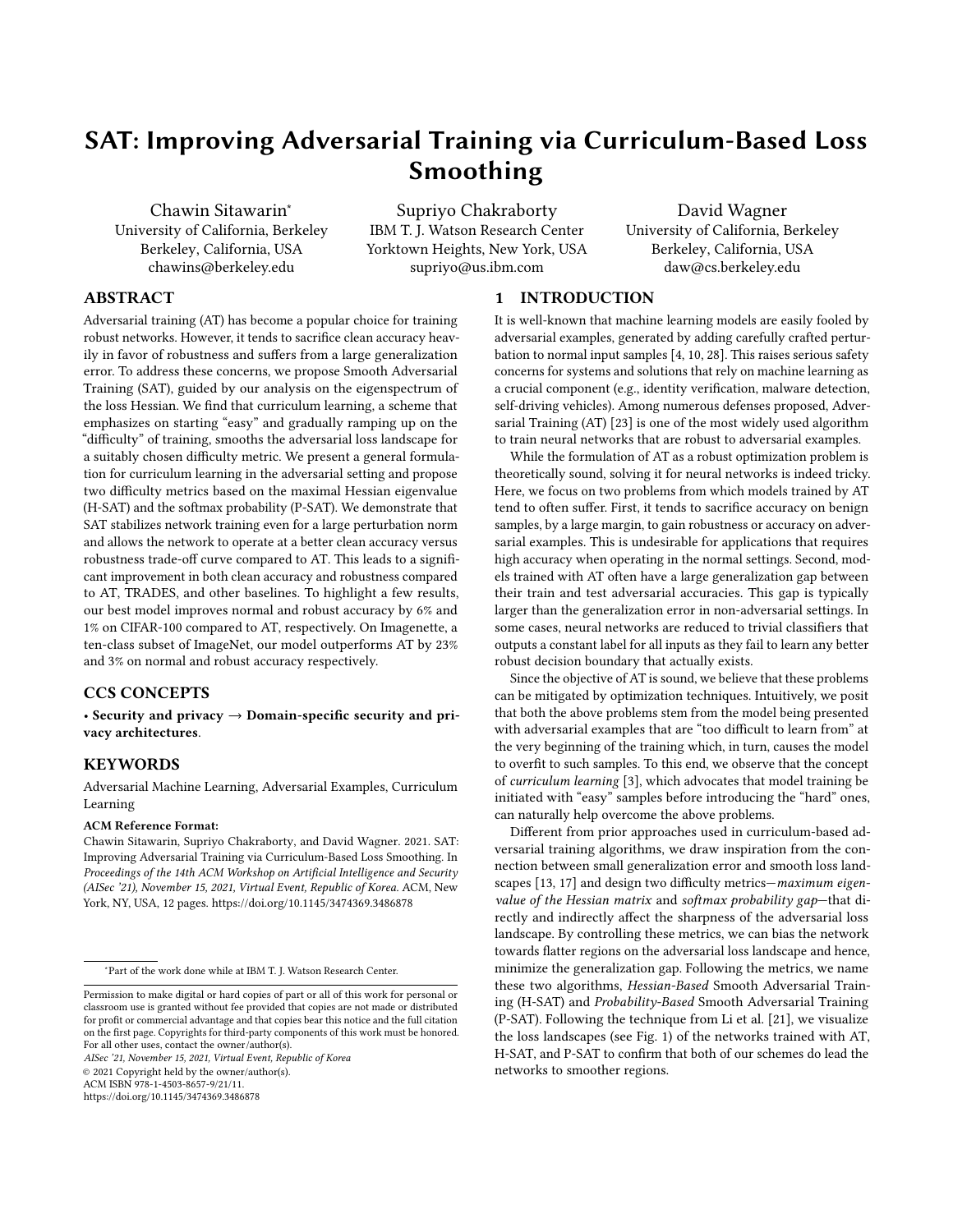We provide below detailed explanations, comparative empirical results, and theoretical analysis of our proposed approach. We begin with description of the experiments (datasets, model architecture, training parameters, and algorithm-speci c parameters) in Section A. In Section B, we detail our curriculum loss framework which uni es the prior works, and then we justify our early termination techniques forP-SAT(Proposition 1) andH-SAT. Next, in Section C, we describe our approximation of the Hessian eigenvalue and additional experiments that compare smoothness of the loss landscape of multiple training schemes. Lastly, we nish with examples of the adversarial images from the Imagenette dataset in Figure 5: Plots of multiple schedules of the di culty pa-Section D.

# A DETAILED DESCRIPTION OF THE EXPERIMENTS

The neural networks we experiment with all use ReLU as the activation function and are trained using SGD with a momentum of 0"9 and batch size of 28 We use early stopping during training, i.e., models are evaluated at the end of each epoch and only save the one with the highest adversarial validation accuracy thus far. Dataset-speci c details of the training as well as brief descriptions of the model architectures are provided below.

MNIST.All experiments use a three-layer convolution network (8x8-lter with 64 channels, 6x6-lter with 128 channels, and 5x5 lter with 128 channels respectively) with one fully-connected layer. Models are trained for 0 epochs with a batch size df28 The initial learning rate is set at  $0$ '01 and is decreased by a factor  $0$ at epochs4050 and 60. Weight decay is 10<sup>4</sup>. During training, we run PGD for40steps with a step size of 02 and use a uniform random initialization within the  $_1$ -ball of radiusn.

CIFAR-10/CIFAR-1000 use both pre-activation ResNet-220 and WideResNet-34-135, which are trained for 100e pochs with a batch size of 28 We use 10-step PGD with step size 20255and random restart. The initial learning rate is set @\*t05for ResNet and0"1 for WideResNet and is decreased by a factof 0at epochs 4060 and 80. Weight decay is set to  $10<sup>4</sup>$  for CIFAR-10 and 2 10<sup>4</sup> for CIFAR-100. Standard data augmentation (random crop, ip, scaling, and brightness jitter) is also used.

Imagenette.The hyperparameters are almost identical to those for CIFAR-10. We train ResNet-34 for 00epochs with a batch size of 128 The initial learning rate is0"1 and is decreased by a factor of 10at epochs4060 and 80. Weight decay is set to 10  $^4$ .

For TRADES, we set  $= 6$  for all of the experiments on CIFAR-10, CIFAR-100, and Imagenette, which is the value suggested in the used by the prior works. Table 4 lists the dierent curriculum conoriginal paper. For MNIST, we did a grid search on the values of V including  $V = 6$ . However, we did not nd any value of that resulted in a robust model  $at = 0$ "45on MNIST, so we only report results for  $V = 6$  in the table.

For DAT, we followed the schedule used in the original paper, i.e., the convergence score is initialized **35** and is reduced to zero

(a) Step Schedules (b) Linear Schedules

rameter \_ used by H-SAT and P-SAT. (a) displays three step schedules for MNIST, CIFAR-10, and CIFAR-100. (b) shows the linear schedules used in all datasets.

decay occurred from80to 30for MNIST,50for CIFAR-10 with  $n = 10025524255$  and 40 for Imagenette.

For CAT20, we used the original code which is provided by the authors, and we only experimented with the recommended default hyperparameters.

For H-SAT and P-SAT, we used slightly di erent schedules for the di culty parameter \_ depending on the setting (Fig. 5). For MNIST, we only used a step schedule wherein we increased steps of0"3333at epochs30, 45, and60. On PRN-20, we used a similar step schedule, i.e., is increased at epocht0, 60, and80. On WRN-34-10, we found that it is bene cial to increasen earlier epochs. So we increasedat epochs30, 40, and 50 instead. In addition to the step schedules, we also use two linear schedules, one forH-SATand the other forP-SAT. ForH-SAT, \_ starts o at 0.8 and increase to 1 by epoch 30. FoSAT, increases from 0 to 1 between epoc**80and70**.

All of the codes are written in PyTorch and run on servers with multiple Nvidia 1080ti and 1080 GPUs. On a single Nvidia 1080ti GPU with 12 cores of Intel i7-6850K CPU (3.60GHz) and 64 GB of memory,P-SATwith an MNIST model takes 2 hours to train, PRN-20 takes about 6 hours, and WRN-34-10 uses about 24 hours. P-SATis slightly faster than AT due to the early termination. On the contrary,H-SATuses approximately 50% additional computation time because of the Hessian eigenvalue computation.

# B CURRICULUM CONSTRAINTS

#### B.1 The Curriculum Loss Framework

Our formulation of the curriculum loss and in particular, the curriculum constraint generalize the curriculum learning approach straints used by each approach together with their method of choice to satisfy the corresponding constraints. CAT18 controls the di culty by setting the number of PGD steps for generating adversarial examples. DAT terminates PGD early once the convergence score is lower than the speci ed value.

in 80epochs for CIFAR-10 and CIFAR-100. For the other datasets, metric that can be scheduled manually or can be automatically we found that the adversarial accuracy improved and is more com-adjusted based on some condition. Both IAAT and CAT20 explicitly parable to the other defenses when the convergence score reacheduse sample-speci c perturbation norm, <sup>1</sup>G<sup>o</sup>, to control the di zero earlier. So we reduced the number of epochs over which the culty. In addition, both methods approximate and scheduleG The maximum perturbation norm is also an intuitive di culty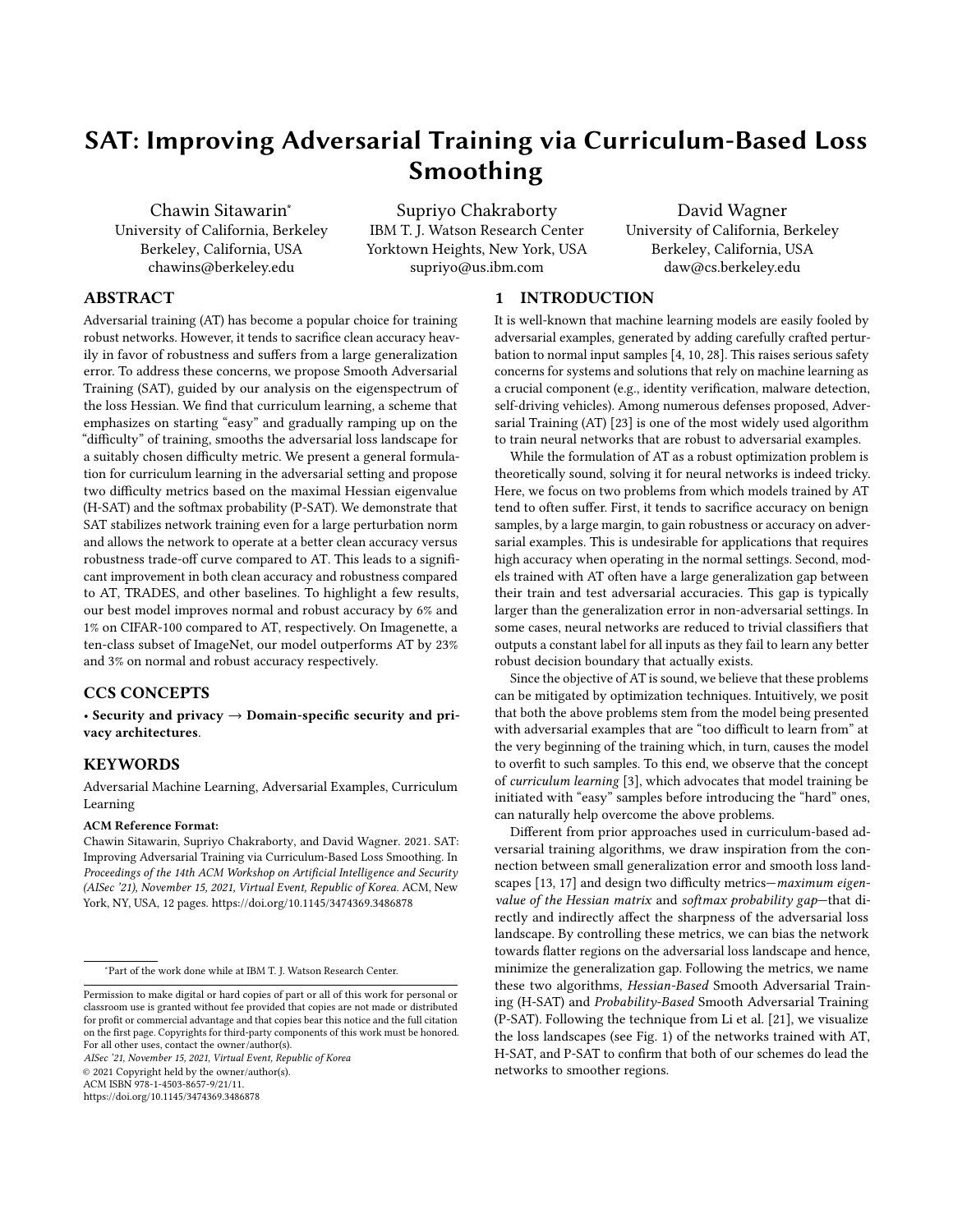Table 4: Comparison of constraints and implementations of dierent curriculum-based AT schemes unied under the form of Eqn. (10). Note that CAT18 uses the number of PGD steps as the constraint which cannot be written analytically.

| <b>Schemes</b>                                                                                                 | <b>Curriculum Constraints</b>                                                                                                                                                      | Implemented Methods                                                                                                                                                                                                         |  |  |  |
|----------------------------------------------------------------------------------------------------------------|------------------------------------------------------------------------------------------------------------------------------------------------------------------------------------|-----------------------------------------------------------------------------------------------------------------------------------------------------------------------------------------------------------------------------|--|--|--|
| Perturbation norm<br>CAT18 [5]<br>DAT [30]<br>IAAT <sub>[2]</sub><br>CAT20 [7]<br>H-SAT (ours)<br>P-SAT (ours) | $kXk_1$<br>n/a<br>hX∙r <sup>1</sup> G Xºi nkr <sup>1</sup> G Xºk <sub>1</sub><br>$k \% 1G$ , $X^0$<br>0<br>$k \% 1G$ , $X^0$<br>0<br>$k$ <sup>1</sup> G $X^0$<br>$k \% 1G$ , $X^0$ | Projection: kXk <sub>1</sub><br>Setting PGD steps<br>Early termination<br>Projection: kXk <sub>1</sub><br>n <sup>1</sup> GP<br>$n \nvert 1$ $\Theta$<br>Projection: kXk <sub>1</sub><br>Subset updates<br>Early termination |  |  |  |

Figure 6: (CIFAR-10) Mean of the perturbation norm ( n) of the adversarial examples generated by H-SAT and P-SAT. max. n is set to 8•255 and no random restart is used to emphasize the trend. Note that H-SAT and P-SAT use di erent linear schedules on \_.

based on the true curriculum constraint (which is designed to keep the perturbed sample on the decision boundary and not push it further inside the boundary of an incorrect class,  $\mathcal{S}_4$  G,  $\mathcal{X}^0$  0).

Initially,  $n \nvert q$  is set to a small value. If the perturbed sample is correctly classi ed, them  $1\textcircled{G}$  increase and adds di culty for the next epoch. Conversely, if the perturbed sample is incorrectly classi ed,n  $1\text{G}$  is decreased for IAAT or left unchanged for CAT20. If this approximation works well, them  $1\textcircled{G}$  should be close to the shortest distance from the decision boundary for each training sample. Also due to the choice of the constraint<sup>1</sup>G,  $X^0 = 0$ , CAT20 to have high accuracy but low robustness. The other difference between IAAT and CAT20 is that CAT20 also uses label smoothing which could be the cause of the gradient obfuscation that we observed in our experiments.

We claimed thatH-SAT and P-SAT implicitly and adaptively increased the e ective perturbation norm as training progressed. Intuitively, the perturbation norm increases for two reasons. First, when the di culty parameter is increased, the curriculum constraint is relaxed and thus, the samples can be perturbed more on average before the constraint is violated or before PGD is terminated. Second, as the network becomes more robust, a larger perturbation is required to generate adversarial examples with the same level of di culty. We empirically verify this statement by training networks usingH-SATandP-SATon CIFAR-10 with  $n = 8$ •255and tracking the mean of the perturbation norm for 0 batches each with 28 randomly chosen training samples (Fig. 6).

# B.2 Early Termination for P-SAT

Here, we justify the early termination of PGD as a way to solve the curriculum loss forP-SAT. First, we restate and prove Proposition 1 for the binary-class case. Then, we extend it to our heuristic for the multi-class case.

Proposition 1. In a binary-class problem, an optimum of the curriculum loss with  $\frac{1}{2}$ <sup>o</sup> as the curriculum constraint can be found by a projected gradient method that terminates when the curriculum constraint is violated.

Proof. First, we rewrite the curriculum objective such that it includes the normal loss function. We consider a xeduere so we drop the dependence onto declutter the notation.

| (21) | k%1G¸ Xº |
|------|----------|
|      |          |

$$
0 \quad \max_{9 < z} 5^{1} \text{G}, \, x^{0} \text{g} \quad 5^{1} \text{G}, \, x^{0} \text{g} \quad \text{I} \tag{22}
$$

$$
0 \t 1 \t 5^1G_x \times 5^1G_x \times 2 = (23)
$$

 $(24)$   $5^1G$ ,  $X^0$   $11$   $0$   $2$   $(24)$ 

$$
0 \tlog 5^1G, X^0 \tlog 111 \t e^2 \tOmega \t(25)
$$

$$
0 \t 1G_x X^0 \t W \t (26)
$$

$$
WB \quad \log^{11}1 \quad \rightharpoonup^{\bullet}2^{\circ} \tag{27}
$$

Now we can rewrite the optimization in Eqn. (10) as

$$
\begin{array}{rcl}\n\max & \text{IG, X} & = & \max & \text{IG, X} \\
X:KXk_7 & n & \text{S.1.} \\
\text{s.t. } & k\%^1G, X^0 & = & \text{s.t.} \\
& & & & \\
\text{s.t. } & & & \\
\text{s.t. } & & & \\
\text{S.t. } & & & \\
\text{S.t. } & & & \\
\text{S.t. } & & & \\
\text{S.t. } & & & \\
\text{S.t. } & & & \\
\text{S.t. } & & & \\
\text{S.t. } & & & \\
\text{S.t. } & & & \\
\text{S.t. } & & & \\
\text{S.t. } & & & \\
\text{S.t. } & & & \\
\text{S.t. } & & & \\
\text{S.t. } & & & \\
\text{S.t. } & & & \\
\text{S.t. } & & & \\
\text{S.t. } & & & \\
\text{S.t. } & & & \\
\text{S.t. } & & & \\
\text{S.t. } & & & \\
\text{S.t. } & & & \\
\text{S.t. } & & & \\
\text{S.t. } & & & \\
\text{S.t. } & & & \\
\text{S.t. } & & & \\
\text{S.t. } & & & \\
\text{S.t. } & & & \\
\text{S.t. } & & & \\
\text{S.t. } & & & \\
\text{S.t. } & & & \\
\text{S.t. } & & & \\
\text{S.t. } & & & \\
\text{S.t. } & & & \\
\text{S.t. } & & & \\
\text{S.t. } & & & \\
\text{S.t. } & & & \\
\text{S.t. } & & & \\
\text{S.t. } & & & \\
\text{S.t. } & & & \\
\text{S.t. } & & & \\
\text{S.t. } & & & \\
\text{S.t. } & & & \\
\text{S.t. } & & & \\
\text{S.t. } & & & \\
\text{S.t. } & & & \\
\text{S.t. } & & & \\
\text{S.t. } & & & \\
\text{S.t. } & & & \\
\text{S.t. } & & & \\
\text{S.t. } & & & \\
\text{S.t. } & & & \\
\text{S.t. } & & & \\
\text{S.t. } & & & \\
\text{S.t. } & & & \\
\text{S.t. } & & & \\
\text{S.t. } & & & \\
\text{S.t. } & & & \\
\text{S.t. } & & & \\
\text{S.t. } & & & \\
\text{S.t. } & & & \\
\text{S.t. }
$$

Now we have arrived at the modied optimization problem that only has one convex constraint on the norm of This problem can then be solved with PGD (we call it PGD, but it is a projected gradient ascent). Given a particular samp<sup>1</sup> **e** $\Omega$ , let's consider two possible cases. First,  $X$  such thatk $Xk_1$  n and  ${}^{1}G$ ,  $X^0$  W. In this case, the new problem reduces to the adversarial loss whose local optima can be found by PGD with a su cient number of iterations.

The second scenari $\Theta$ X such thatkXk<sub>1</sub> nand <sup>1</sup>G,  $X^0$  W can be solved if we can nd anyX that satisfy the two conditions. Since projected gradient methods satisfy the rst condition by default, we only have to run PGD until the second condition is satis ed. Equivalently, PGD can be terminated as soon as the curriculum constraint is violated.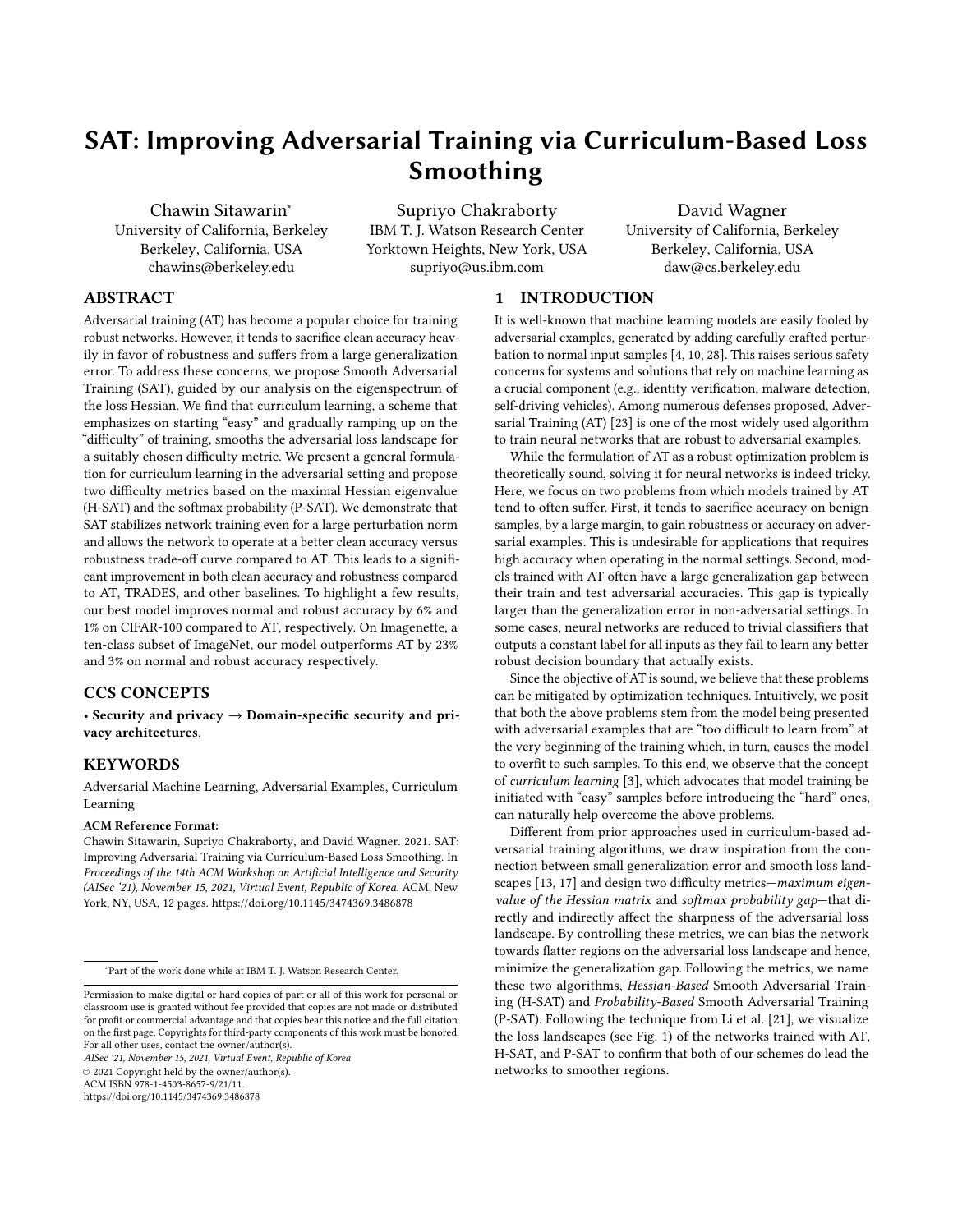For the multi-class case, Wis dependent on Xso Eqn.(10) does not reduce to a similar simple form.

 $k\%$ <sup>1</sup>G<sub>3</sub>  $\chi$ <sup>0</sup>  $\qquad$  (31)

$$
0 \quad \max_{9 < z} 5^{1} \text{G}, \, x^{0} \text{g} \quad 5^{1} \text{G}, \, x^{0} \text{g} \quad (32)
$$

$$
0 \t 5^{1}G, X^{2} \max_{S \leftarrow} S^{1}G, X^{0} \t (33)
$$

$$
0 \qquad \log 5^1G, \, X^0 \qquad \log \max_{\mathcal{K}^{\sim}} 5^1G, \, X^0 \qquad \qquad (34)
$$

$$
0 \t 1G_x \times WG_x \times P_0 \t (35)
$$

$$
WG, X \cdot {}^{0}_{-}B \quad \text{log max}_{\mathcal{K}^{\sim}} 5^1G, X^0 \quad \_ \tag{36}
$$

Note that we can assume that the RHS on line  $\mathbb{R}$ <sub>xe</sub> = 5<sup>1</sup>G<sub>3</sub>  $\mathbb{R}^9$   $\ldots$ is positive. Otherwise, the constraint is automatically satis ed and can be ignored because the LHSSG,  $X^o$ <sub>~</sub> is always non-negative. Similarly to the binary-class case, Eqn. (10) can be rewritten as:

$$
\max_{X: kXk_2 \text{ n}} \text{G}_x X^0 \tag{37}
$$

$$
\text{s.t.} \quad {}^{1}\text{G}, \, X^0 \quad \text{[38]}
$$

$$
= \max \quad {}^{1}G_{1} \times {}^{0} \tag{39}
$$

$$
X: kXk_2 \quad n \tag{2.1}
$$

$$
\text{s.t.} \quad \text{G} \quad \text{X}^{\circ} \quad \text{WG} \quad \text{X} \bullet \, \text{O}^{\circ} \tag{40}
$$

$$
= \max_{X: kXk_2 \ n} \min f^{-1}G, X^{\bullet} WG, X^{\bullet}{}^{\circ}G \tag{41}
$$

This objective is di cult to optimized in a few steps of PGD because of the piecewise min and max as well as the fact that the two terms are inversely proportional to the other. Alternatively, we propose a heuristic to approximate the objective by treating the second term as a constant and so not computing its gradients (we still update it asXchanges).

# B.3 Early Termination for H-SAT

The early termination can also be applied in this case. However, the approximation of the max eigenvalue of the Hessian vary signi cantly across models and datasets. Thus, setting a hard threshold is cumbersome and requires a lot ne-tuning. Instead, we propose the following scheme that leverages the high rank-correlation between the true and the approximated eigenvalue to circumvent the above issue of setting hard thresholds.

We choose as fraction of samples with the smallest Hessian eigenvalue from each batch to perturb in a given PGD step. For example, when  $= 0.3$ , only 30% of the samples in the batch with the smallest  $n^1G\bullet \mathcal{R}_2$  are perturbed. This method adapts to samples in the batch and is more exible than a hard threshold. Now, similarly to the probability gap<sub>1</sub> starts o with a small value and increases to1, which is equivalent to AT, at the end of training. Setting\_ = 0 is equivalent to normal training as no samples are perturbed.

# C MAXIMAL HESSIAN EIGENVALUE

### C.1 Maximal Eigenvalue Approximation

Below we outline a series of approximations for minimizing the overhead of computing the max. Hessian eigenvalue. We use the If we ignore the parallelization and compute the perturbed loss for

second-order Taylor's expansion to approximate the Hessian:

$$
\int_{-\infty}^{\infty} Z^0 = \int_{-\infty}^{\infty} Z^0 r \sqrt{10} \int_{0}^{\infty} \frac{1}{2} Z^0 r \sqrt{10} \sqrt{10} \sqrt{10} \sqrt{10} \sqrt{10} \sqrt{10} \sqrt{10} \sqrt{10} \sqrt{10} \sqrt{10} \sqrt{10} \sqrt{10} \sqrt{10} \sqrt{10} \sqrt{10} \sqrt{10} \sqrt{10} \sqrt{10} \sqrt{10} \sqrt{10} \sqrt{10} \sqrt{10} \sqrt{10} \sqrt{10} \sqrt{10} \sqrt{10} \sqrt{10} \sqrt{10} \sqrt{10} \sqrt{10} \sqrt{10} \sqrt{10} \sqrt{10} \sqrt{10} \sqrt{10} \sqrt{10} \sqrt{10} \sqrt{10} \sqrt{10} \sqrt{10} \sqrt{10} \sqrt{10} \sqrt{10} \sqrt{10} \sqrt{10} \sqrt{10} \sqrt{10} \sqrt{10} \sqrt{10} \sqrt{10} \sqrt{10} \sqrt{10} \sqrt{10} \sqrt{10} \sqrt{10} \sqrt{10} \sqrt{10} \sqrt{10} \sqrt{10} \sqrt{10} \sqrt{10} \sqrt{10} \sqrt{10} \sqrt{10} \sqrt{10} \sqrt{10} \sqrt{10} \sqrt{10} \sqrt{10} \sqrt{10} \sqrt{10} \sqrt{10} \sqrt{10} \sqrt{10} \sqrt{10} \sqrt{10} \sqrt{10} \sqrt{10} \sqrt{10} \sqrt{10} \sqrt{10} \sqrt{10} \sqrt{10} \sqrt{10} \sqrt{10} \sqrt{10} \sqrt{10} \sqrt{10} \sqrt{10} \sqrt{10} \sqrt{10} \sqrt{10} \sqrt{10} \sqrt{10} \sqrt{10} \sqrt{10} \sqrt{10} \sqrt{10} \sqrt{10} \sqrt{10} \sqrt{10} \sqrt{10} \sqrt{10} \sqrt{10} \sqrt{10} \sqrt{10} \sqrt{10} \sqrt{10} \sqrt{10} \sqrt{10} \sqrt{10} \sqrt{10} \sqrt{10} \sqrt{10} \sqrt{10} \sqrt{10} \sqrt{10
$$

Note, we can now maximize over to obtain the max. eigenvalue of the Hessian. The absolute value can be omitted because we are only concerned with the positive eigenvalues.

$$
\frac{1}{2} r \bigg|_{1}^{2} \eta \circ \bigg|_{2} = \max_{kZk_{2}=1} \frac{1}{2} Z^{2} r \bigg|_{1}^{2} \eta \circ Z \tag{43}
$$

$$
= \max_{kZk_2=1} \sqrt[1]{2} \quad Z^{\circ} \quad Z^{\circ} \quad \sqrt[1]{\circ} \quad \sqrt[1]{\circ} \quad (44)
$$

$$
\max_{kZk_2=1} \sqrt[1]{2^0} \min_{kZk_2=1} Z^2 r \sqrt[1]{0} \sqrt[1]{0}
$$
 (45)

$$
\frac{1}{U} \quad \text{11.} \quad U\Theta \quad U\text{kr} \quad \text{10.} \quad \text{11.} \tag{46}
$$

where6 is a shorthand notation  $C\!\!\!B^1\!G\backslash^o\,B$  r  $_\backprime$   $^1\!G\backslash^o\!\bullet$ kr  $_\backprime$   $^1\!G\backslash^o\!K_2.$ The rst and the second terms in Eqn46)approximate the maximization and the minimization in Eqn(45)by taking a one-step projected gradient update. We can also use a similar approximation to lower bound Eqn(44)by substitutingZ with U6and U6and take the maximum between the two:

$$
\frac{1}{2} r_1^2 \text{ in } \frac{1}{2} \text{ max} \text{ in } \frac{1}{2} \text{ max} \text{ in } \frac{1}{2} \text{ max} \text{ in } \frac{1}{2} \text{ max} \text{ in } \frac{1}{2} \text{ max} \text{ in } \frac{1}{2} \text{ max} \text{ in } \frac{1}{2} \text{ max} \text{ in } \frac{1}{2} \text{ max} \text{ in } \frac{1}{2} \text{ max} \text{ in } \frac{1}{2} \text{ max} \text{ in } \frac{1}{2} \text{ max} \text{ in } \frac{1}{2} \text{ max} \text{ in } \frac{1}{2} \text{ max} \text{ in } \frac{1}{2} \text{ max} \text{ in } \frac{1}{2} \text{ max} \text{ in } \frac{1}{2} \text{ max} \text{ in } \frac{1}{2} \text{ max} \text{ in } \frac{1}{2} \text{ max} \text{ in } \frac{1}{2} \text{ max} \text{ in } \frac{1}{2} \text{ max} \text{ in } \frac{1}{2} \text{ max} \text{ in } \frac{1}{2} \text{ max} \text{ in } \frac{1}{2} \text{ max} \text{ in } \frac{1}{2} \text{ max} \text{ in } \frac{1}{2} \text{ max} \text{ in } \frac{1}{2} \text{ max} \text{ in } \frac{1}{2} \text{ max} \text{ in } \frac{1}{2} \text{ max} \text{ in } \frac{1}{2} \text{ max} \text{ in } \frac{1}{2} \text{ max} \text{ in } \frac{1}{2} \text{ max} \text{ in } \frac{1}{2} \text{ max} \text{ in } \frac{1}{2} \text{ max} \text{ in } \frac{1}{2} \text{ max} \text{ in } \frac{1}{2} \text{ max} \text{ in } \frac{1}{2} \text{ max} \text{ in } \frac{1}{2} \text{ max} \text{ in } \frac{1}{2} \text{ max} \text{ in } \frac{1}{2} \text{ max} \text{ in } \frac{1}{2} \text{ max} \text{ in } \frac{1}{2} \text{ max} \text{ in } \frac{1}{2} \text{ max} \text{ in } \frac{1}{2} \text{ max} \text{ in } \frac{1}{2} \text{ max}
$$

Now we have arrived at the upper and the lower bounds as stated in Section 5. Evaluating Eqn(46)and (47)at the adversarial example ofG, gives us the upper and a lower bound respectively, for k <sub>n</sub>1G∙\ºk<sub>2</sub>. Choosing an appropriate value **bi**makes the Taylor's series based approximation and the maximization using a single gradient step much more accurate in practice. We choose it to be 1% of the gradient norm so the precision also automatically adapts to the current scale. Choosing much smaller is not recommended because it can blow up small numerical errors

### C.2 Implementation Consideration

Note that the smoothness analysis typically computes eigenvalue of the Hessian matrix of the loss averaged over the entire training set, but for the purpose of curriculum learning, we want to control the Hessian eigenvalue for individual samples. The former quantity can be upper bounded by the average of the latter as follows:

$$
\frac{1}{\epsilon} \frac{\hat{\sigma}}{\hat{\sigma} t} r_{\lambda}^2 n^1 \hat{g}_s \lambda^0 \frac{1}{\epsilon^2} \frac{\hat{\sigma}}{\hat{\sigma} t} k n^1 \hat{g}_s \lambda^0 k_{12^0} \qquad (48)
$$

This shows that Hessian eigenvalue can be used as a di culty metric for curriculum learning and still controls the smoothness of the loss landscape.

We have derived the lower/upper bounds of the maximal Hessian eigenvalue in Section 5 and Appendix C.1. Nonetheless, we face with some di culty for combining it with AT in practice. To enable a ne-grained sample-wise control on the di culty metric, we must approximate the Hessian eigenvalue per sample at every PGD step of AT. This is an issue in practice as the automatic di erentiation software (e.g., PyTorch) does not provide an easy way to access  $r_{\setminus}$  <sup>1</sup>G\ <sup>o</sup>, and evaluation of <sup>1</sup>G\  $\,$ , r  $\,$   $\,$  <sup>1</sup>G\ <sup>oo</sup> cannot be parallelized due to the fact that gradients are di erent for each sample